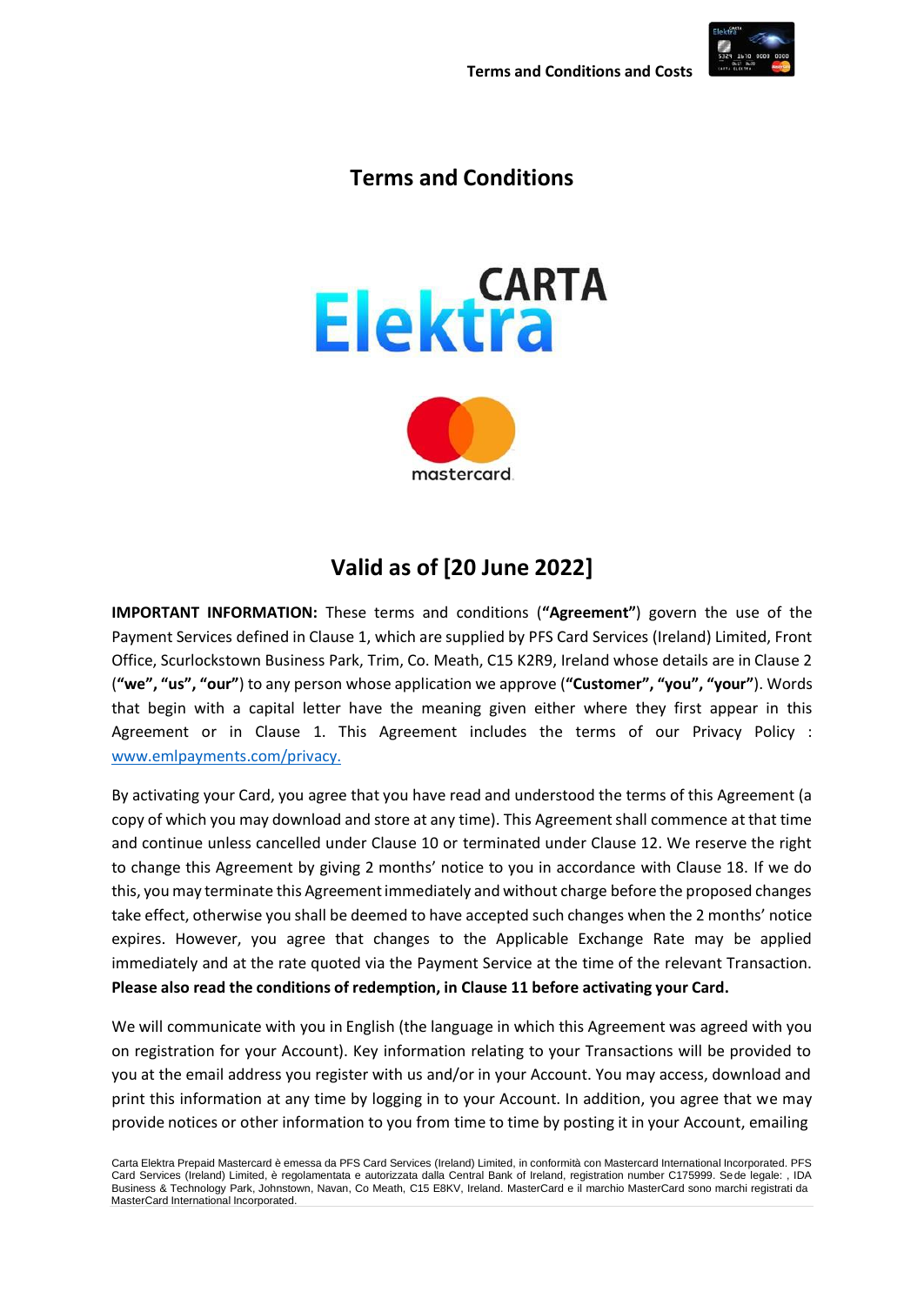

it to your registered email address, mailing it to your registered physical address, calling you by phone or sending you mobile messages. Notices to you by email or mobile messages shall be deemed given 24 hours after the email is sent, unless the sending party is notified that the email address is invalid. Notices sent by registered mail shall be deemed to have been received three days after the date of mailing. You may contact us as specified in Clause 2.

You may request a copy of any legally required disclosures (including this Agreement) from us via the contact details in Clause 2, and we will provide this to you in a form which enables you to store the information in a way that is accessible for future reference for a period of time adequate for the purposes of the information and which allows the unchanged reproduction of the information stored via, for example; our website, your Account or by email.

| 1.                             | <b>Definitions &amp; Interpretation</b><br>In this document, if we use words that start with a capital letter, that means the word has been                                                                                             |  |  |  |
|--------------------------------|-----------------------------------------------------------------------------------------------------------------------------------------------------------------------------------------------------------------------------------------|--|--|--|
|                                | defined in this 'Definition & Interpretation' section.                                                                                                                                                                                  |  |  |  |
| "Account" or<br>"E-Wallet"     | a data account in our systems where we record your Available Balance,<br>Transaction Data and other information from time to time;                                                                                                      |  |  |  |
| "Account Closure<br>Fee"       | has the meaning given in the attached Fees & Limits Schedule;                                                                                                                                                                           |  |  |  |
| Service"                       | "Account Information an online service to provide consolidated information on one or<br>more payment accounts held by the payment service user with another<br>payment service provider or with more than one payment service provider; |  |  |  |
| Service Provider" or<br>"AISP" | "Account Information the supplier of an Account Information Service;                                                                                                                                                                    |  |  |  |
| "Additional<br>Cardholder"     | where applicable, a person who holds a Secondary Card;                                                                                                                                                                                  |  |  |  |
| Rate"                          | "Applicable Exchange the exchange rate available on our website<br>https://prepaidfinancialservices.com/en/exchange-rates;                                                                                                              |  |  |  |
| "ATM"                          | an automated teller machine is an electronic telecommunications device that<br>enables Customers to perform financial transactions, particularly cash<br>withdrawal, without the need for a human cashier, clerk or bank teller;        |  |  |  |
| "Authorised<br>Person"         | any person to whom you authorise us to access your Account;                                                                                                                                                                             |  |  |  |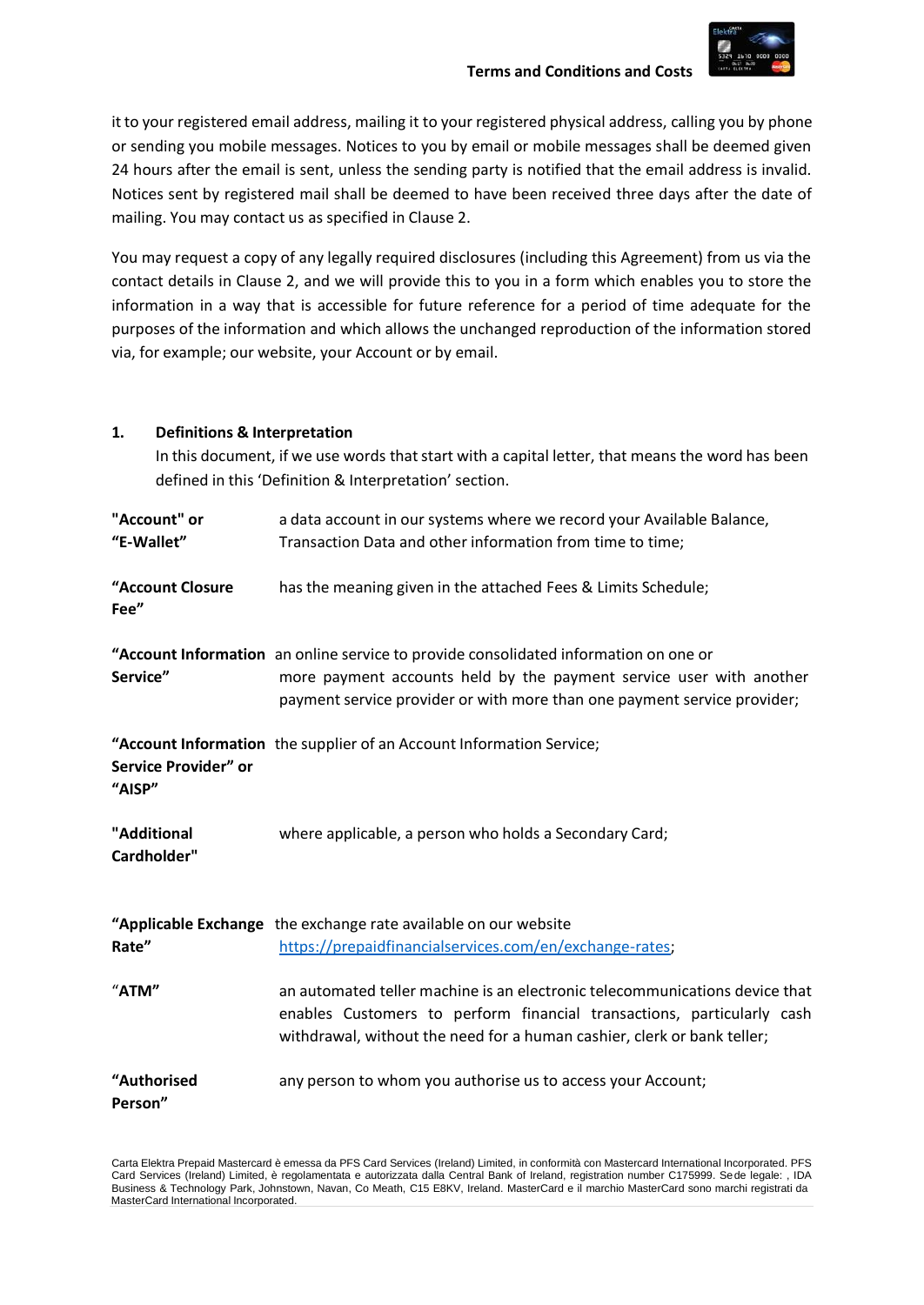

| "Available Balance"                                     | the amount of E-money issued by us to you but not yet spent or redeemed;                                                                                                                        |
|---------------------------------------------------------|-------------------------------------------------------------------------------------------------------------------------------------------------------------------------------------------------|
| "Business Day"                                          | Monday to Friday, 0900hrs to 1700hrs GMT, excluding bank and public<br>holidays in Ireland;                                                                                                     |
| "Card"                                                  | a prepaid Mastercard card issued by us and linked to your Account, which can<br>be used to spend your Available Balance wherever Mastercard cards are<br>accepted;                              |
| "Card Replacement<br>Fee"                               | has the meaning given in the attached Fees & Limits Schedule;                                                                                                                                   |
| "Card<br>Scheme"                                        | the operator of the payment scheme under which we issue each Card;                                                                                                                              |
| "Customer Due<br>Diligence"                             | the process we are required to go through to verify the identity of our<br>Customers;                                                                                                           |
| "Customer Funds<br>Account"                             | the segregated bank account where we hold relevant funds corresponding<br>to your Available Balance in accordance with the safeguarding provisions of<br>the Electronic Money Regulations 2011; |
| "E-money"                                               | monetary value issued by us to your Account on receipt of funds on your<br>behalf in our Customer Funds Account, equal to the amount of funds<br>received;                                      |
| "European Economic<br>Area" or "EEA"                    | the European Union ("EU") member states, as well as Iceland,<br>Liechtenstein and Norway;                                                                                                       |
| "Fees"                                                  | the fees payable by you for the Payment Services as specified in the attached<br>Fees & Limits Schedule;                                                                                        |
| "IBAN"<br>"Merchant"                                    | an International Bank Account Number used to identify bank accounts for the<br>purposes of international payments;<br>a retailer who accepts Payment for the sale of goods or services to you;  |
|                                                         |                                                                                                                                                                                                 |
| "Payment"                                               | a payment for goods or services using a Card;                                                                                                                                                   |
| "Payment Initiation<br>Service"                         | an online service to initiate a payment order at the request of the payment<br>service user with respect to a payment account held at another payment<br>service provider;                      |
| "Payment Initiation<br>Service Provider"<br>or ("PISP") | a payment service provider who supplies a Payment Initiation Service;                                                                                                                           |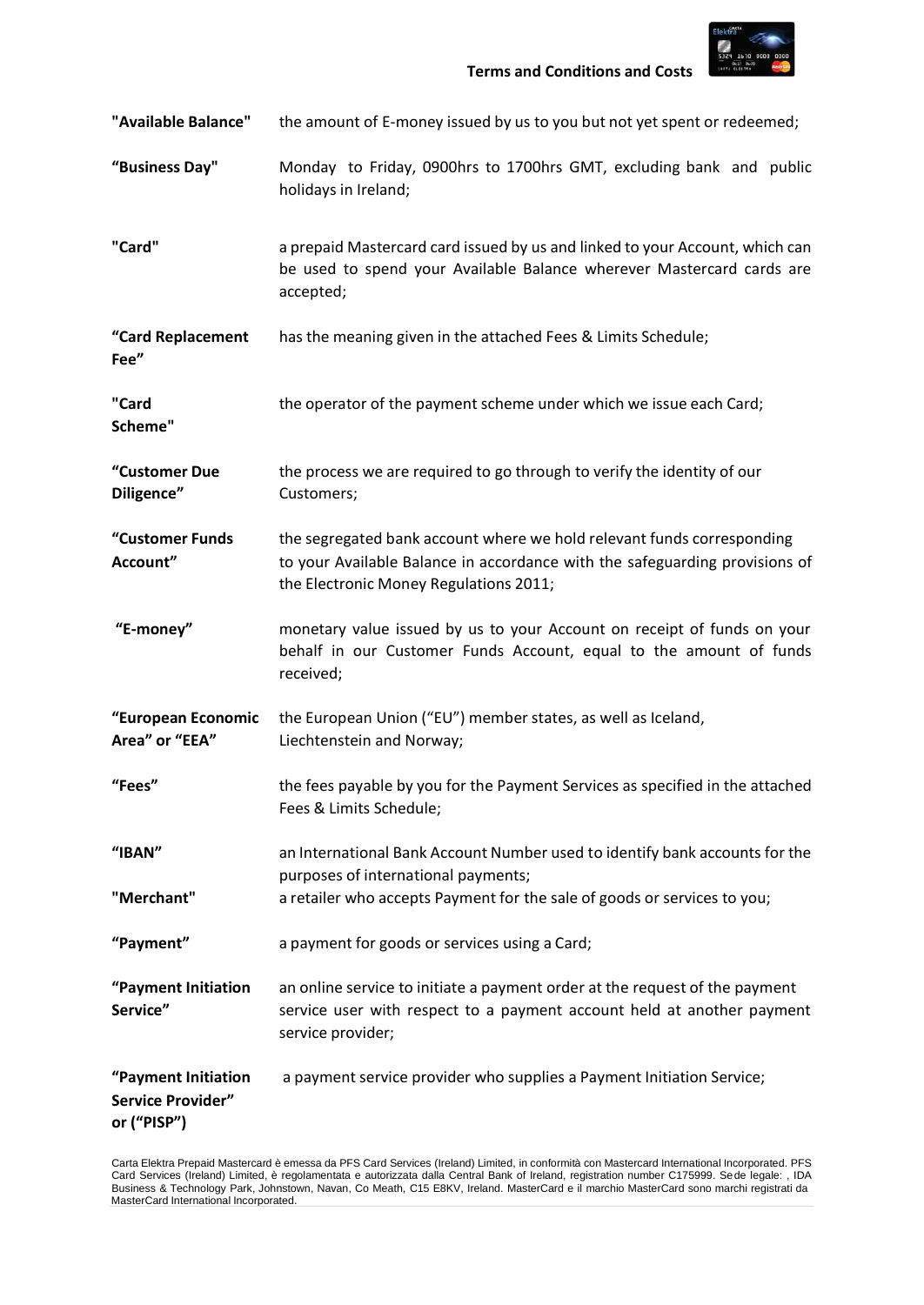

- **"Payment Services"** the services supplied by us to you under this Agreement, including issuing Cards and Accounts; and executing Transactions;
- **"PCSIL IBAN"** a virtual IBAN issued by our bank service provider that we allocate to your Card or your Account which can be used by you or others for the purpose of making a SEPA Transfer of funds that will result in a credit of the relevant funds to your Account;
- **"Redemption Fee"** means the fee applied by us for the return of funds to an IBAN Account holder, or Cardholder following a request for redemption by an IBAN Accountholder Cardholder under this Agreement, as specified in the attached Fees &Limits Schedule;
- **"Secondary Card"** where applicable, any extra Card which is issued to a Customer or Authorised Person;
- **"SEPA Transfer"** a facility whereby you instruct us to send Euros to a bank account elsewhere in the Single Euro Payments Area (**"SEPA"**), quoting the IBAN of the intended recipient of the funds;
- **"Simplified Due** a lighter form of Customer Due Diligence, resulting in certain lower Card and **Diligence"** Account limits;
- **"Transaction"** a Payment, a Transfer or a SEPA Transfer;
- **"Transfer"** a transfer of E-money from one Account to another Account;
- **"Virtual Card"** a Card number issued by us for the purpose of making a single Payment without also issuing any corresponding physical card;

#### **2. Contact and Regulatory Information**

- 2.1. Your Card or Account can be managed online at [www.cartaelektra.it](http://www.cartaelektra.it/) or via email to [info@cartaelektra.it](mailto:info@cartaelektra.it) or by phone to +44 (0)20 7127 6822 . To report your Cards lost or stolen please call +44 (0)20 7127 6822 or email [info@cartaelektra.it](mailto:info@cartaelektra.it)
- 2.2. The issuer for Your Debit Tech Prepaid Mastercard Card and provider of the Payment Services is PFS Card Services (Ireland) Limited (PCSIL). PCSIL is registered in Ireland under Company Registration Office Number is 590062. Registered Office: Front Office, Scurlockstown Business Park, Trim, Co. Meath, C15 K2R9.
- 2.3. PCSIL is authorised and regulated as an e-money issuer by the Central Bank of Ireland registration number C175999.
- 2.4. Details of the PCSIL authorisation by the Central Bank of Ireland is available on the public register at <http://registers.centralbank.ie/DownloadsPage.aspx> .
- 2.5. PFS Card Services (Ireland) Limited acts as the programme issuer.
- 2.6. Digipec srl is the program manager. Digipec srl is registered in Udine (Italy) with headquarters

Carta Elektra Prepaid Mastercard è emessa da PFS Card Services (Ireland) Limited, in conformità con Mastercard International Incorporated. PFS Card Services (Ireland) Limited, è regolamentata e autorizzata dalla Central Bank of Ireland, registration number C175999. Sede legale: , IDA Business & Technology Park, Johnstown, Navan, Co Meath, C15 E8KV, Ireland. MasterCard e il marchio MasterCard sono marchi registrati da MasterCard International Incorporated.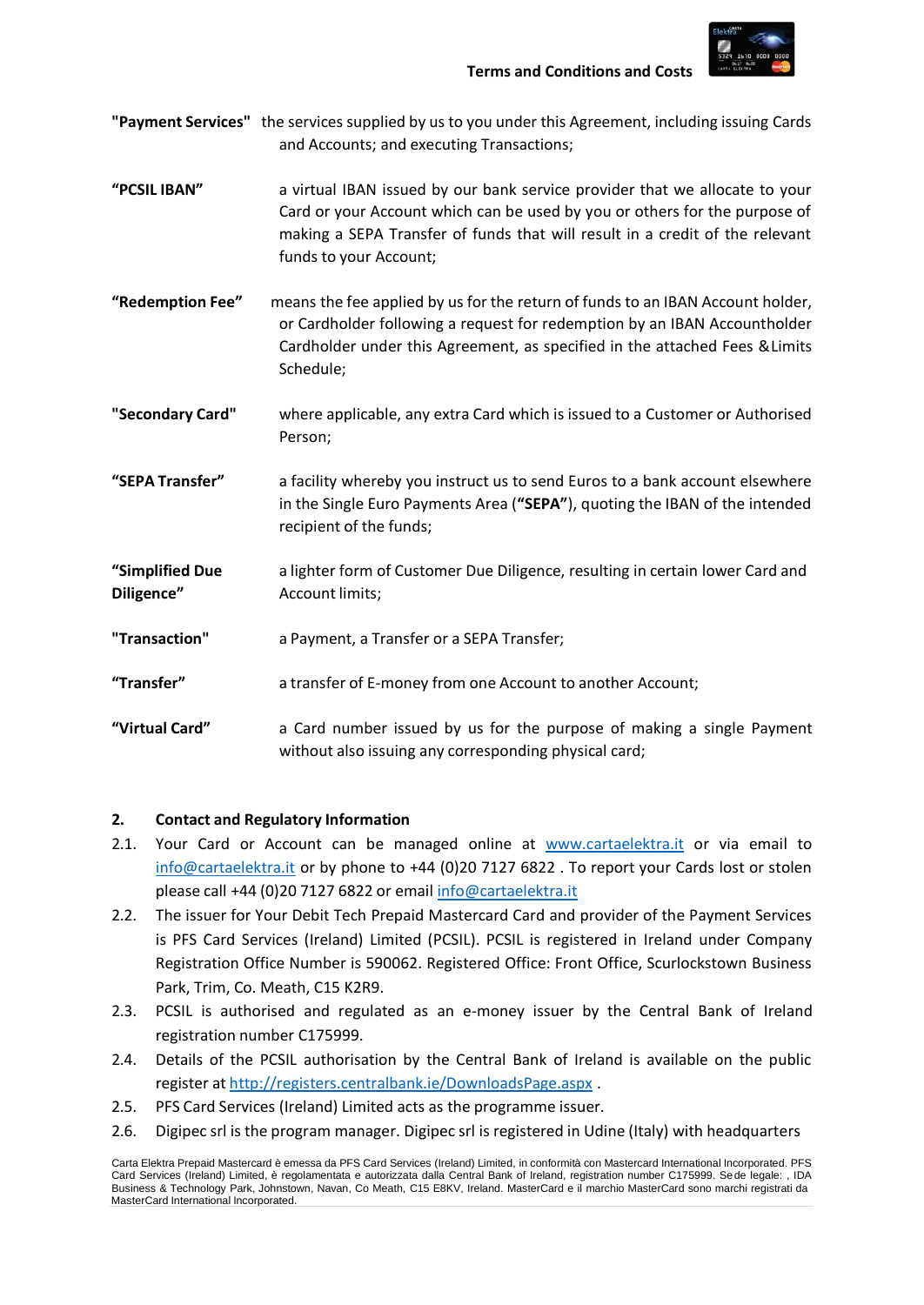

legal in Via Giovanni Papa II, 15/1.

2.7. PCSIL islicensed as an Affiliate member with the Mastercard Scheme. Mastercard is a registered trademark of Mastercard International Incorporated.

#### **3. Type of Service, Eligibility and Account Access**

- 3.1. Your Card is not a credit card and is not issued by a bank. Regardless of the type of Card(s) you have, you will have only one Account where your Available Balance is located.
- 3.2. Your Payment Services may not be activated unless we have been provided with the required information so that we may identify you and can comply with all applicable Customer Due Diligence requirements. We shall keep records of such information and documents in accordance with all applicable legal and regulatory requirements.
- 3.3. Reference to a currency (e.g. Euros  $\epsilon$  or Sterling) shall mean that amount or the local currency equivalent in which your Card is denominated.
- 3.4. Any Transaction on your Card in a currency other than the currency in which your Card is denominated, will require a currency conversion using an Applicable Exchange Rate.
- 3.5. The Available Balance on your Card and/or Account will not earn any interest.
- 3.6. The Payment Services are prepaid payment services and not a credit or bank product, you must therefore ensure that you have a sufficient Available Balance from time to time to pay for your Transactions and applicable Fees. If for any reason a Transaction is processed, and the Transaction amount exceeds the Available Balance, you must repay us the amount of such excess immediately and we shall be entitled to stop any existing or subsequent Transactions from proceeding.
- 3.7. This Agreement does not give you any rights against the Card Schemes, its affiliates or any third party.
- 3.8. Only persons over 18 years of age are entitled to register for the Payment Services.
- 3.9. Each time you seek access to the Account we will ask for your Access Codes(as defined in Clause 8). As long as the correct Access Codes are entered, we will assume that you are the person giving instructions and making Transactions and you will be liable for them, except to the extent provided forin Clause 8. We can refuse to act on any instruction that we believe: (i) was unclear; (ii) was not given by you; or (iii) might cause us to breach a legal or other duty; or if we believe the Payment Service is being used for an illegal purpose.
- 3.10. We will do all that we reasonably can to prevent unauthorised access to the Account. As long as you have not breached the other terms contained in this Clause 3 or Clause 8, we will accept liability for any loss or damage to you resulting directly from any unauthorised access to the Account pursuant to Clauses 14 and 15 of this Agreement.

#### **4. Service Limits , Transfers & SEPA Transfer Payment**

4.1 Transactions may be restricted by Card or Account type, individual usage patterns and payment risk profiles. Cards are issued in accordance with regulatory limits and conditions. Limits relating to the use of Cards can be found in the attached Fees & Limits Schedule and on our website at [https://www.cartaelektra.it/supporto/costi/.](https://www.cartaelektra.it/supporto/costi/) For anti-money laundering and anti-fraud reasons we reserve our rights to change particular payment restrictions (including from those published

Carta Elektra Prepaid Mastercard è emessa da PFS Card Services (Ireland) Limited, in conformità con Mastercard International Incorporated. PFS Card Services (Ireland) Limited, è regolamentata e autorizzata dalla Central Bank of Ireland, registration number C175999. Sede legale: , IDA Business & Technology Park, Johnstown, Navan, Co Meath, C15 E8KV, Ireland. MasterCard e il marchio MasterCard sono marchi registrati da MasterCard International Incorporated.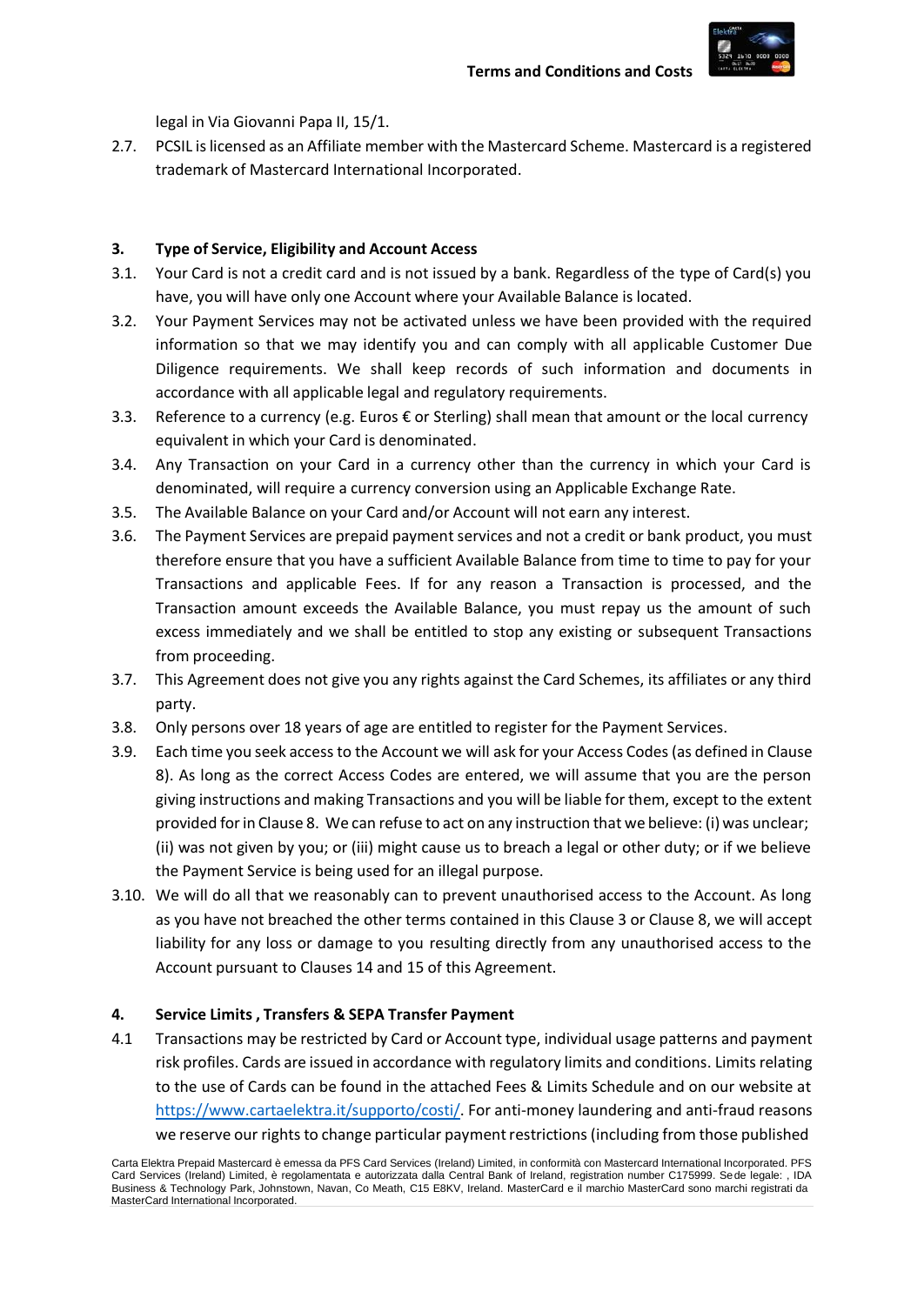or included herein) without notice and to the extent required to meet our regulatory obligations.

- 4.2 Simplified Due Diligence may be restricted to domestic ATM access, along with reduced annual maximum load limits and capped annual withdrawal limits. These limits will be subject to Scheme and regulatory requirements.
- 4.3 You can make a Transfer to another Account by signing into your Account and following the relevant instructions.
- 4.4 When sending funds to your Account with us, we recommend that you or other senders make a SEPA Transfer using your PCSIL IBAN.
- 4.5 We cannot be held liable for the payment process or fees associated with bank(s) and or intermediary bank(s) to process payments from you to us. Any fee(s) charged by third parties, not limited to receiving, processing or crediting a payment for you will be deducted by us before crediting the remaining balance to you.
- 4.6 You are responsible for checking and confirming payment details and fees before making a payment to us or to your Account.
- 4.7 PCSIL will credit payments received to your Account at least once a day and before the end of the Business Day. Amounts received after the cut off period will be processed the next Business Day and you will hold PCSIL free and clear from any responsibility is this regard.
- 4.8 You may be asked to provide us with evidence of source of funds in order for us to meet our regulatory requirements, in which case you agree to provide that evidence promptly. You represent and warrant to us that the evidence you provide to us is up to date, complete and accurate.
- 4.9 Where so enabled you may change your PIN atselected ATMs subject to a Fee.
- 4.10 Where enabled, you may be eligible to instruct companiesto create regular SEPA Transfers from your Irish issued and registered Account. You will be responsible for ensuring that the correct details are provided in order for the SEPA Transfer to be created for you. You must ensure at all times that you have a sufficient balance on your Account to allow for the funds to be debited from your Account. You are responsible for checking the terms and conditions that have been provided to you by the SEPA Transfer originator. PCSIL and/or Chantelle Barry, reserve(s) the right to decline or terminate any SEPA Transfer instruction(s) that you have requested.
- 4.11 You may incur a charge for unpaid SEPA Transfers if there are not enough funds in your Account to pay an incoming SEPA Transfer request.

#### **5. Use of the Payment Services**

- 5.1. You may access your Account information by logging into your Account through our website. From here you will be able to view details on your Transactions, including dates, currencies, charges or exchange rates applied. This information is accessible at any time and can be stored and reproduced as necessary.
- 5.2. You can use the Payment Services up to the amount of the Available Balance for Transactions.
- 5.3. If the Available Balance isinsufficient to pay for a Payment, some Merchants will not permit you to combine use of a Card or Account with other payment methods.
- 5.4. The value of each Transaction and the amount of any Fees payable by you under this Agreement will be deducted from the Available Balance.

Carta Elektra Prepaid Mastercard è emessa da PFS Card Services (Ireland) Limited, in conformità con Mastercard International Incorporated. PFS Card Services (Ireland) Limited, è regolamentata e autorizzata dalla Central Bank of Ireland, registration number C175999. Sede legale: , IDA Business & Technology Park, Johnstown, Navan, Co Meath, C15 E8KV, Ireland. MasterCard e il marchio MasterCard sono marchi registrati da MasterCard International Incorporated.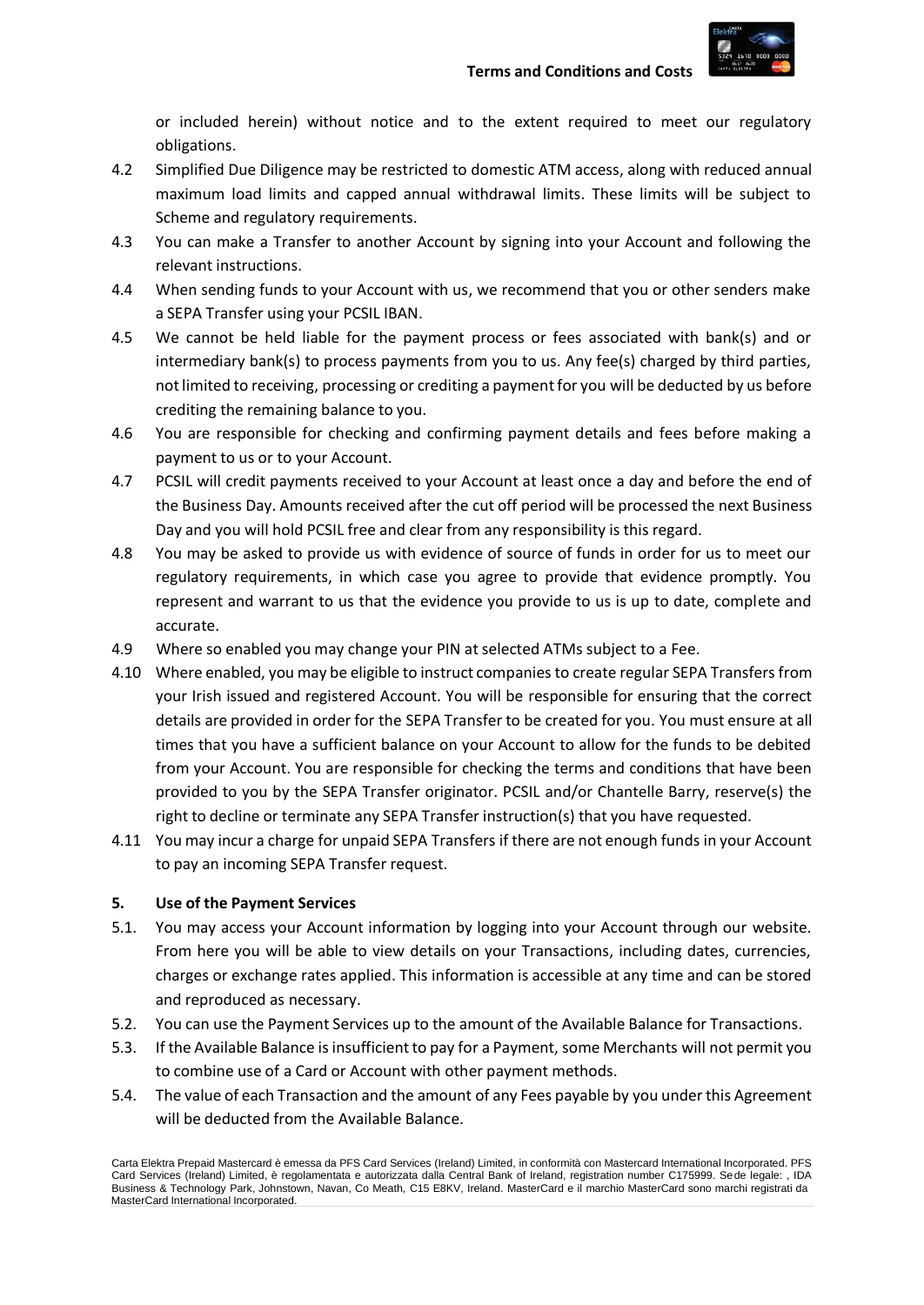

- 5.5. Once a Transaction is authorised, the relevant payment order may not be withdrawn (or revoked) by you after the time it is received. A Transaction will be deemed to have been received by us at the time you authorise the Transaction as follows:
	- i. For Payments and ATM Transactions, at the time we receive the payment order for the Transaction from the Merchant acquirer or ATM operator, and
	- ii. A payment order for a Transfer or SEPA Transfer is provided to and received by us at the time it is issued by you via the Account;
- 5.6. Where a revocation of an authorised payment is agreed between us and you, we may charge a Fee for revocation.
- 5.7. We will ensure that the amount of a SEPA Transfer is credited to the payment service provider of the payee by end of the Business Day following the time of the receipt of your payment order. If the payment service provider of the Merchant is located outside the EEA, we will effect payment as soon as possible and in any event as required by applicable law.
- 5.8. In order to protect you and us from fraud, Merchants may seek electronic authorisation before processing any Payment. If a Merchant is unable to get an electronic authorisation, they may not be able to authorise your Payment.
- 5.9. We may refuse to authorise any use of the Payment Services which could breach these terms and conditions or if we have reasonable grounds for suspecting that you or a third party have committed or are planning to commit fraud or any other illegal or un-permitted use of the Payment Services.
- 5.10. Your ability to use or access the Payment Services may occasionally be interrupted, for example if we need to carry out maintenance on our Systems. Please contact Customer Services via our website to notify us of any problems you are experiencing using your Card or Account and we will endeavour to resolve any problem.
- 5.11. Where applicable, you may apply to us for up to 3 Secondary Cards, for use by Additional Cardholders on your Account. Additional Cardholders, for whom you are legally responsible, must be 13 years of age or older. All other Additional Cardholders must be 18 years of age or older. It is your responsibility to authorise the Transactions incurred by each Additional Cardholder on the relevant Secondary Card and to ensure that the Additional Cardholder keeps to the provision of this Agreement. You are responsible for their use of the Secondary Card and for paying any amounts they add to your Account even if the Additional Cardholder does not keep to the provisions of this Agreement. We accept no responsibility or liability of any kind whatsoever for use of any Secondary Card by any Additional Cardholder for Transactions not authorised by you. If you successfully register and request one, we will send you a Secondary Card in the name of the Additional Cardholder with a copy of this Agreement, for which we will charge you an Additional Card Fee. Upon receipt of the Secondary Card, you may give the Secondary Card to the Additional Cardholder for their use, subject to:
	- i. you providing them with the copy of this Agreement (by using the Secondary Card the Additional Cardholder consents to the terms of this Agreement, which will then bind you and the Additional Cardholder in relation to the use of the Secondary Card);
	- ii. the condition that the Secondary Card must only be used by that person;
	- iii. you continuing to hold the Account and the Card with which the Secondary Card is associated;

Carta Elektra Prepaid Mastercard è emessa da PFS Card Services (Ireland) Limited, in conformità con Mastercard International Incorporated. PFS Card Services (Ireland) Limited, è regolamentata e autorizzata dalla Central Bank of Ireland, registration number C175999. Sede legale: , IDA Business & Technology Park, Johnstown, Navan, Co Meath, C15 E8KV, Ireland. MasterCard e il marchio MasterCard sono marchi registrati da MasterCard International Incorporated.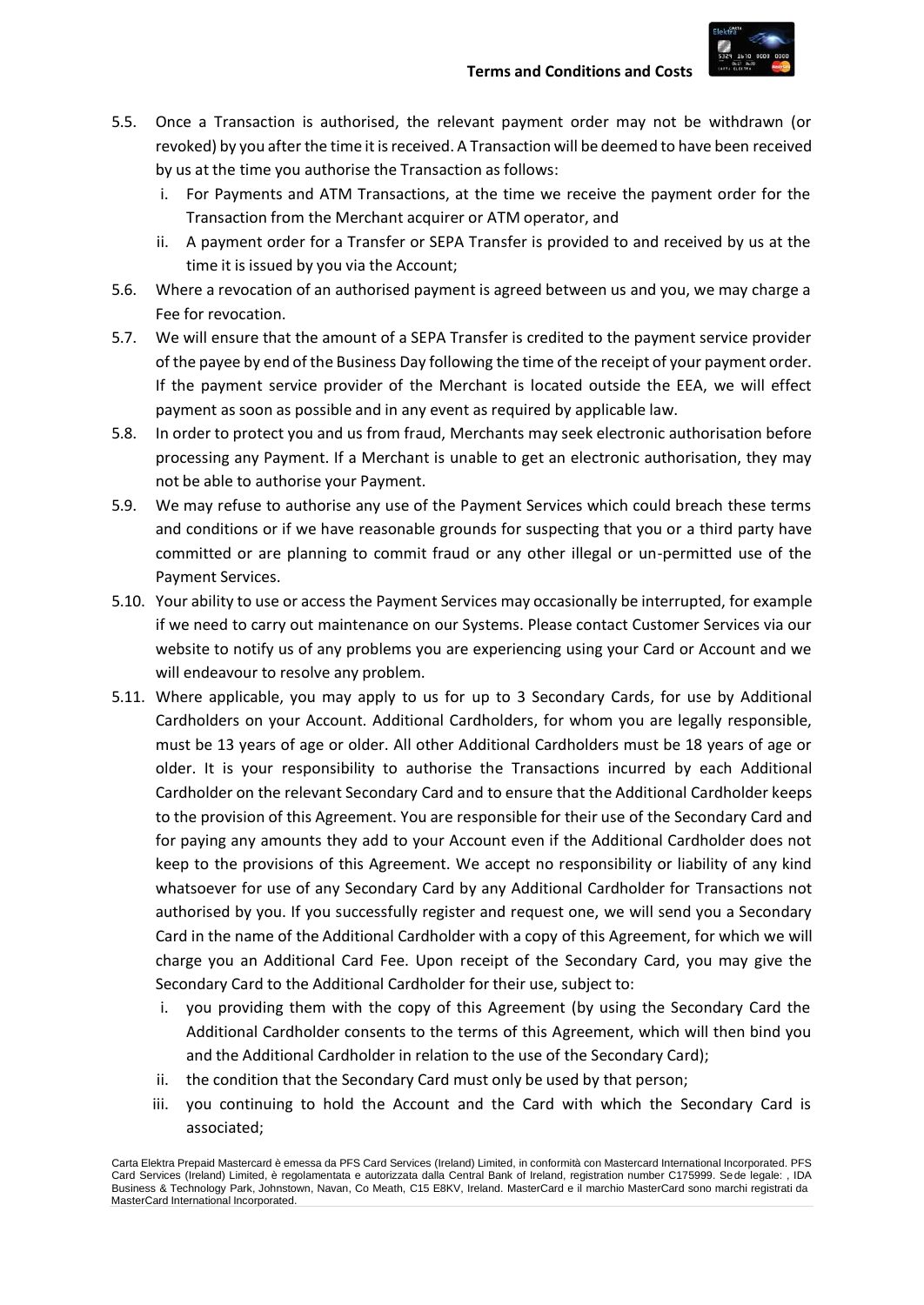

- iv. you informing the Additional Cardholder that you have retained the Primary Card and that you are still able to use the Account;
- v. us obtaining such further information and documentation in order to enable us to comply with all applicable Customer Due Diligence anti-money laundering requirements in relation to the Additional Cardholder.
- 5.12. You will remain responsible for the use of the Payment Services, and for any Fees and charges incurred by the Additional Cardholder(s), and you will continue to be regarded as the holder of any funds already or subsequently loaded on the Account. The use of a Card in relation to which an Additional Cardholder has been registered will be regarded as confirmation that you have provided the Additional Cardholder with this Agreement.
- 5.13. You or any Additional Cardholder may ask us to remove that Additional Cardholder, and in that case, you must cut the relevant Secondary Card in half.
- 5.14. You agree that we may give information about your Account to each Additional Cardholder and restrict what Additional Cardholders can do in relation to your Account.
- 5.15. Except as required by law, we shall not be responsible, and you will be solely responsible, for compiling and retaining your own copy of the data in your Account and your activities in connection with this Agreement. Upon the termination of this Agreement for any reason, we shall have no obligation to store, retain, report, or otherwise provide any copies of, or access to, the Transaction data or any records, documentation or other information in connection with any Transactions or the Account.
- 5.16. You agree to only use the Payment Services for lawful purposes and to adhere at all times to all laws, rules, and regulations applicable to the use of the Payment Services, including the terms of this Agreement.
- 5.17. You may not use the Payment Services to receive or transfer any funds on behalf of any other natural person or legal entity.

### **6. Access by Third Party Providers**

- 6.1. You may consent to regulated third party providers (PISPs or AISPs) accessing your Account online to make payments or obtain information about balances or Transactions on your Card and/or Account.
- 6.2. The PISPs and/or AISPs must be appropriately registered and authorised in accordance with PSD2. You should check with the regulatory authority of the relevant country before giving consent to the relevant PISP/AISP.
- 6.3. Any consent you give to a third-party provider is an agreement between you and it, we will have no liability for any loss whatsoever, as a result of any such agreement.
- 6.4. Before giving consent, you should satisfy yourself as to what degree of access you are consenting to, how it will be used and who it may be passed on to.
- 6.5. You should make yourself aware of any rights to withdraw the consent of access from the third-party provider and what process it has in place to remove access.
- 6.6. To the extent permitted by law or regulation and subject to any right to refund you may have under this Agreement, between you and us, we are not responsible for any actions that the relevant third party takes in relation to suspending or terminating your use of their service or for any resulting losses. We are also not responsible for, or a party to, any agreement that you

Carta Elektra Prepaid Mastercard è emessa da PFS Card Services (Ireland) Limited, in conformità con Mastercard International Incorporated. PFS Card Services (Ireland) Limited, è regolamentata e autorizzata dalla Central Bank of Ireland, registration number C175999. Sede legale: , IDA Business & Technology Park, Johnstown, Navan, Co Meath, C15 E8KV, Ireland. MasterCard e il marchio MasterCard sono marchi registrati da MasterCard International Incorporated.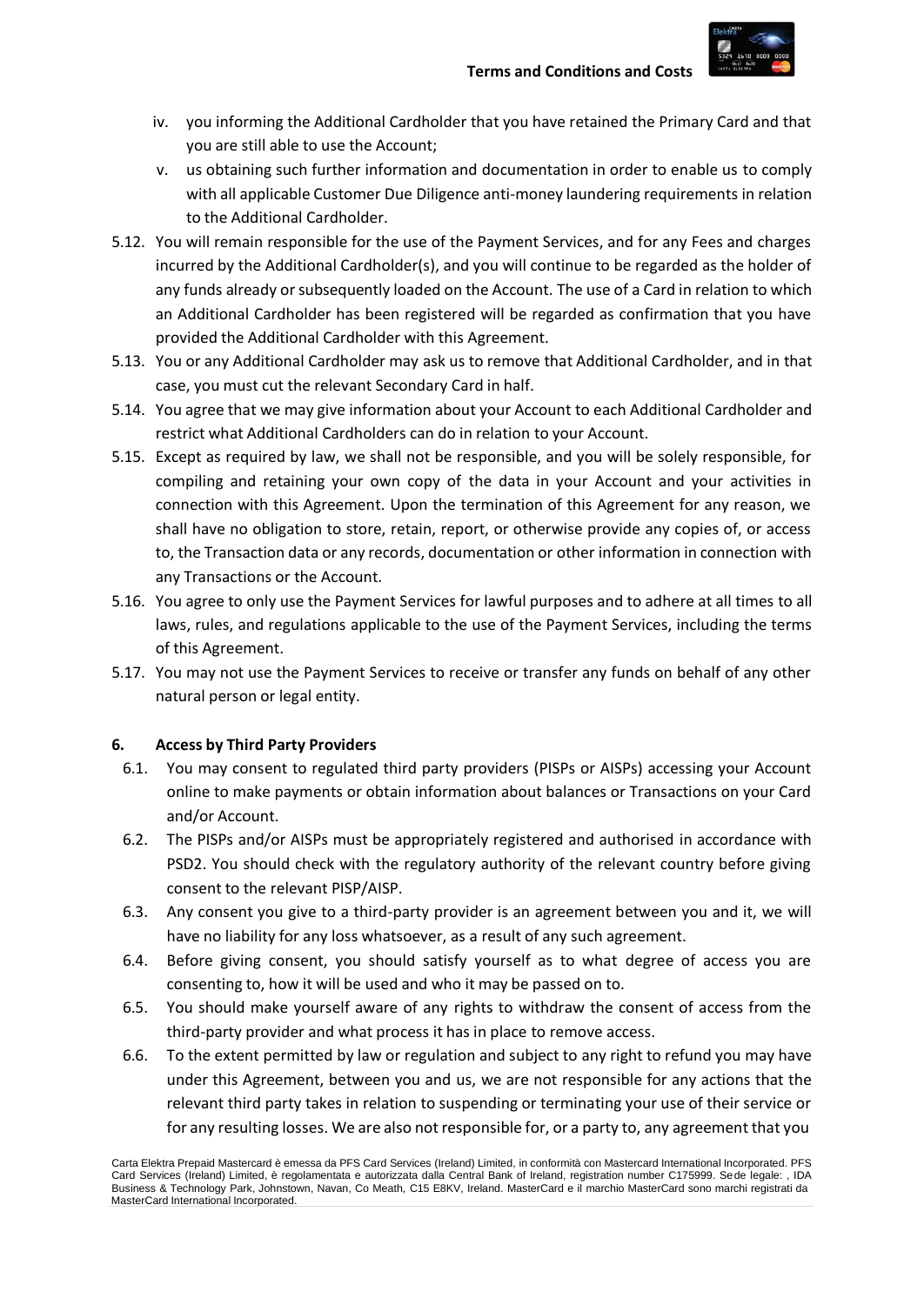

enter into with any relevant third party. You should make sure that you read and comply with such agreement or other applicable policies and note that this Agreement will continue to apply between usincluding to any Payment Services and our Fees as stated continue to apply.

6.7. Where appropriate, we may deny access to your Account, to any third party where we consider such access to be a risk of money laundering or terrorism financing, fraud or other criminal activity. Should we need to take these actions and where possible, we will give reasons for doing so unless restricted by law or for internal security reasons.

#### **7. Condition of Use at Certain Merchants**

- 7.1. In some circumstances we or Merchants may require you to have an Available Balance in excess of the Payment amount. For example, at restaurants you may be required to have 15% more on your Card than the value of the bill to allow for any gratuity or service charge added by the restaurant or you.
- 7.2. In some circumstances Merchants may require verification that your Available Balance will cover the Payment amount and initiate a hold on your Available Balance in that amount, examples include rental cars. In the event a Merchant places a pre-authorisation on your Account, you will not have access to these funds until the Payment is completed or released by the Merchant which may take up to 30 days.
- 7.3. If you use your Card at an automated fuelling station, subject to Merchant acceptance, your Card may need to be pre-authorised for a pre-determined amount in the relevant currency. If you do not use the whole pre-authorisation or do not have Available Balance to obtain a preauthorisation, it is possible that the pre-authorised amount will be held for up to 30 days before becoming available to you again.
- 7.4. Some Merchants may not accept payment using our Payment Services. It is your responsibility to check the policy with each Merchant. We accept no liability if a Merchant refuses to accept payment using our Payment Services.
- 7.5. In relation to any dispute between the you and a Merchant, provided you are able to satisfy us that you have already made all efforts to resolve the dispute with the relevant Merchant, we will attempt to assist you so far as is reasonably practicable. We may charge you a chargeback processing fee as referenced in the Fees & Limits Schedule provided to you with this document, for any such assistance we may give you with any dispute. If there is an unresolvable dispute with a Merchant in circumstances where the Card has been used for a Payment, you will be liable for the Payment and will have to resolve this directly with the relevant Merchant.

#### **8. Managing & Protecting Your Account**

- 8.1. You are responsible for the safekeeping of your username and password for your Account (**"Access Codes"**) and the personal identification number for your Card (**"PIN"**).
- 8.2. Do notshare your PIN with anyone. You must keep your PIN safe and separate from your Card or any record of your Card number and not disclose it to anyone else. This includes:
	- i. memorising your PIN as soon as you receive it, and destroying the post mail or other authorised communication used to transmit it to you;
	- ii. never writing your PIN on your Card or on anything you usually keep with your Card;

Carta Elektra Prepaid Mastercard è emessa da PFS Card Services (Ireland) Limited, in conformità con Mastercard International Incorporated. PFS Card Services (Ireland) Limited, è regolamentata e autorizzata dalla Central Bank of Ireland, registration number C175999. Sede legale: , IDA Business & Technology Park, Johnstown, Navan, Co Meath, C15 E8KV, Ireland. MasterCard e il marchio MasterCard sono marchi registrati da MasterCard International Incorporated.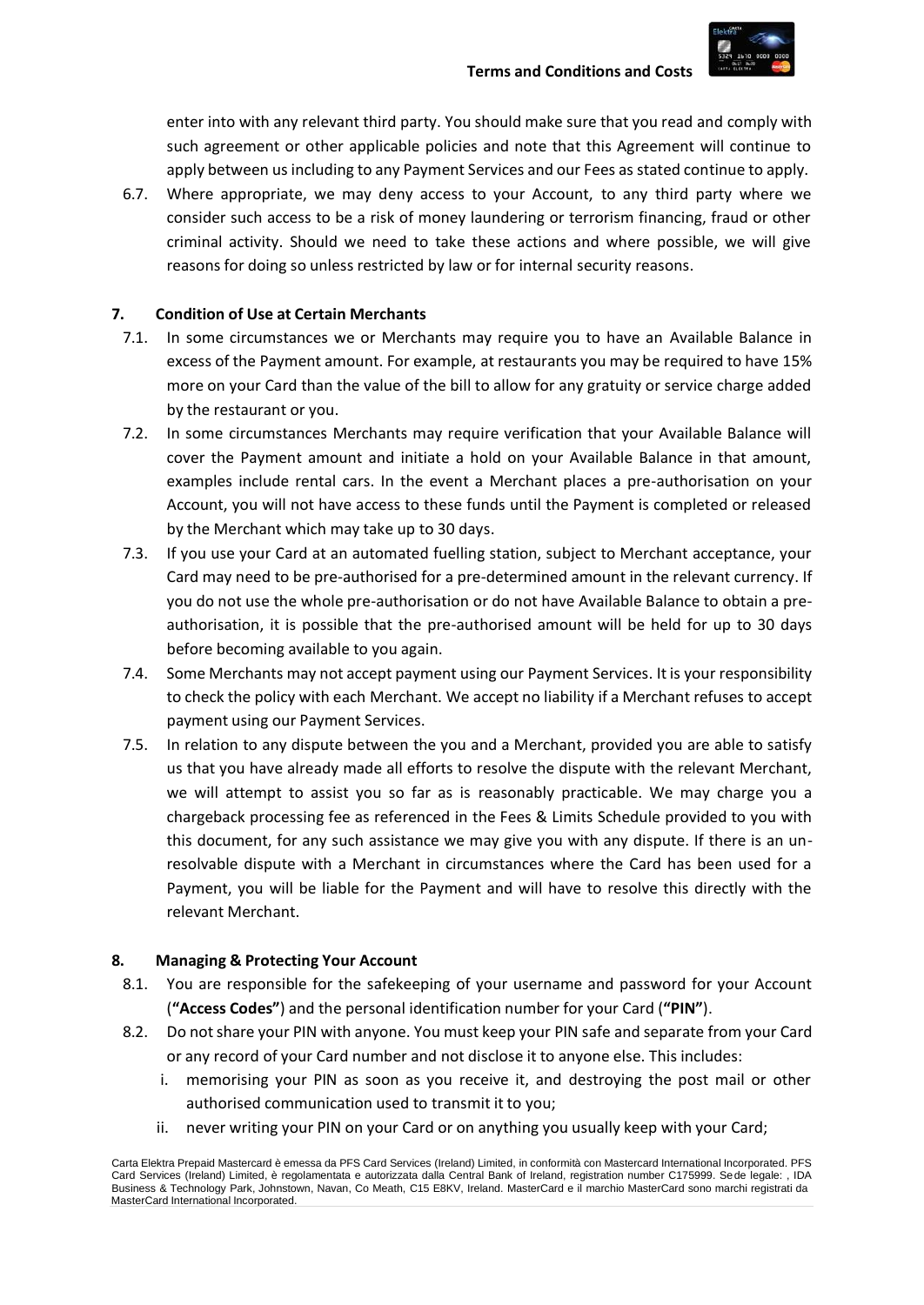

- iii. keeping your PIN secret at all times, including by not using your PIN if anyone else is watching;
- iv. not disclosing your PIN to any person.
- 8.3. The user of the Card(s) must sign the signature strip on any Personalised Card immediately when received.
- 8.4. If you forget your PIN, you should send an SMS instruction to 0039 3938471322 (with <PIN> <last 8 digits of your Card> to retrieve your PIN again. As an example: send PIN 12345678 to 00000.
- 8.5. Do not share your Access Codes with anyone except an Authorised Person. If you disclose the Access Codes to any Authorised Person, you are responsible and liable for their access, use or misuse of the Account, their breach of the terms of this Agreement or disclosure of the Access Codes.
- 8.6. The Payment Services may only be used by you and each Additional Cardholder or Authorised Person.
- 8.7. You must not give the Card to any other person or allow any other person to use the Payment Services except Authorised Persons or Additional Cardholders. You must keep the Card in a safe place.
- 8.8. Failure to comply with Clauses 8.2 and/or 8.5 may affect your ability to claim any losses under Clause 14 in the event that we can show that you have intentionally failed to keep the information safe or you have acted fraudulently, intentionally, with undue delay or with gross negligence. In all other circumstances your maximum liability shall be as set out below at Clause 15.
- 8.9. If you believe that someone else knows your Account or Card security details, you should contact us immediately in accordance with Clause 13.
- 8.10. Once your Card has expired (see Clause 11), or if it is found after you have reported it as lost or stolen, you must destroy your Card by cutting it in two, through the magnetic strip.

#### **9. Identity Verification**

- 9.1. If you enter into Transactions over the internet, some websites require you to enter your name and address. In such cases you should supply the most recent address which has been registered with us by you as the Account address. The Account address is also the address to which we will send any correspondence.
- 9.2. You must notify us within 7 days of any change in the Account address or your other contact details. You can notify us by contacting Customer Services who may require you to confirm such notification in writing. You will be liable for any loss that directly results from any failure to notify us of such a change as a result of undue delay, your gross negligence or fraud. We will need to verify your new Account address and shall request the relevant proofs from you.
- 9.3. We reserve the right at any time to satisfy ourselves asto your identity and home address (for example, by requesting relevant original documents) including for the purposes of preventing fraud and/or money laundering. In addition, at the time of your application or at any time in the future, in connection with your Account, you authorise us to perform electronic identity verification checks directly or using relevant third parties.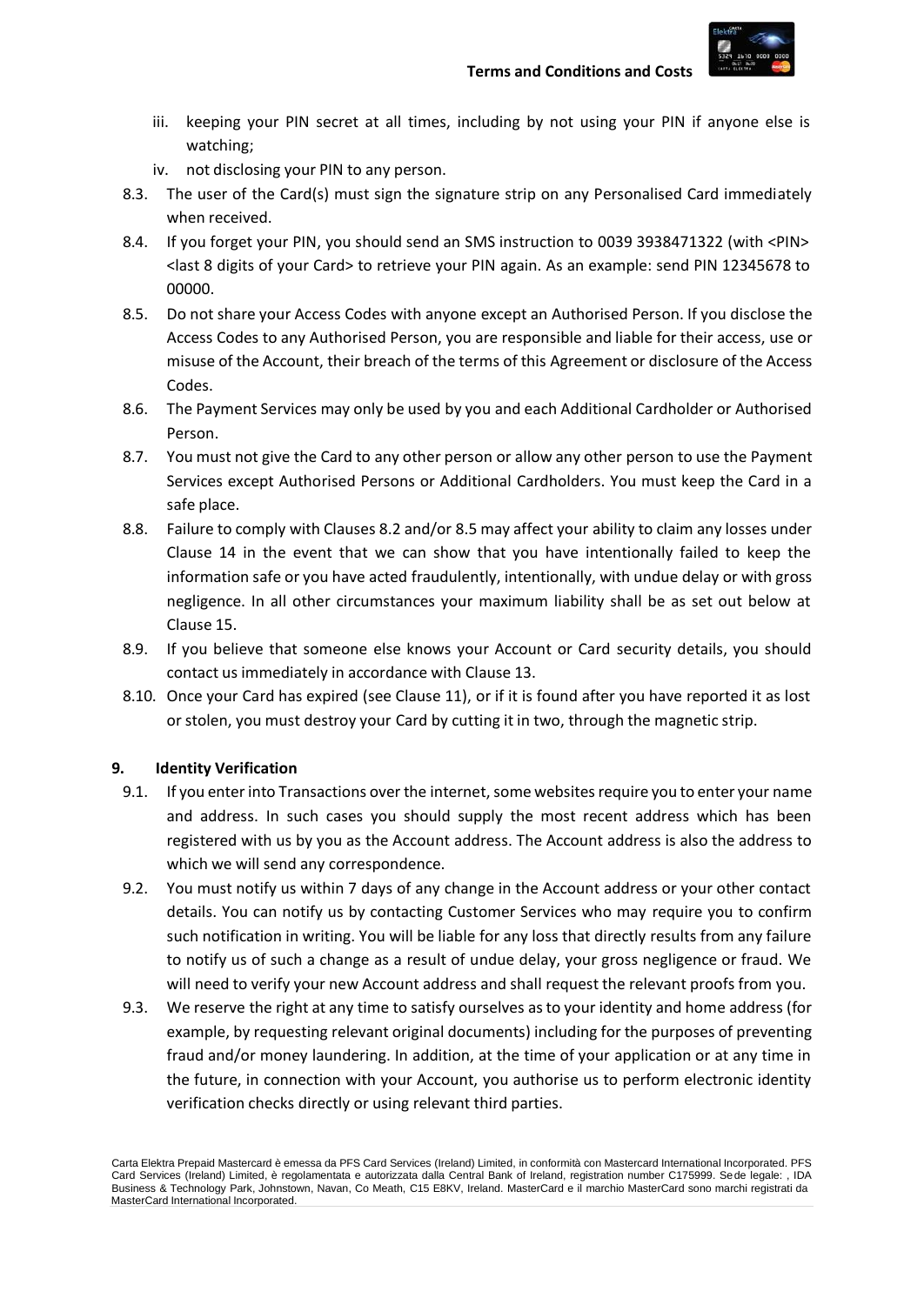

#### **10. Right to Cancel ("Cooling-Off')**

You have a right to withdraw from this Agreement under the following conditions:

- 10.1. Where you purchased the Payment Services then you have a "Cooling Off" period of 14 days beginning on the date of the successful registration of your Account, to withdraw from this Agreement and cancel the Payment Services, without any penalty but subject to deduction of any reasonable costs incurred by us in the performance of any part of the provision of services before you cancel. You must contact us within this 14-day period and inform us that you wish to withdraw from this Agreement, and you must not use the Payment Services. We will then cancel the Payment Services and reimburse the amount of Available Balance on the Account to you. However, we reserve the right to hold the Available Balance for up to 30 business days from receipt of your instructions before returning the balance, to ensure that details of all Transactions have been received.
- 10.2. After the Cooling Off period you may only terminate the Payment Services as described in Clause 12.

#### **11. Expiry & Redemption**

- 11.1. Your Card has an expiry date printed on it (the **"Expiry Date"**). The Card (and any Secondary Card) and any PCSIL IBAN linked to the Card will no longer be usable following the Expiry Date, and you must not use it after that time, but you will still be able to receive and send funds to and from the Account associated with the Card.
- 11.2. If a Card expires before your Available Balance is exhausted, you can contact Customer Services to request a replacement Card, provided you do so within 14 days before the Expiry Date printed on your Card and subject to payment of a Fee (where specified). We reserve the right to issue you with a replacement for an expired Card even if you have not requested one. If you have not requested a replacement Card, you will not be charged a Card Replacement Fee.
- 11.3. If your PCSIL IBAN is linked to your Account, rather than linked to your Card, then it will not expire when the Card expires, but will be available to use as long as the Account is available for your use.
- 11.4. An Inactivity Fee will be deducted from your Available Balance on a monthly basis commencing after the period of time and for the amount set out in the Fees and Limits Schedule.
- 11.5. Your funds are available for redemption by contacting us at any time. We reserve the right to request identification documentation in order to ensure redemption is performed in strict accordance with applicable law.
- 11.6. When redemption is requested by you before the termination of this Agreement in accordance with clause 12, or more than one (1) year after the date of termination of this Agreement in accordance with clause 12, we shall charge a Redemption Fee.
- 11.7. Provided that your request for redemption is made less than 12 months following the date on which this Agreement ends under Clause 12, redemption will not incur any Redemption Fee. If you make a request for redemption more than 12 months after the date on which this Agreement ends under Clause 12 an Account Closure Fee may be charged (where specified).
- 11.8. We shall have the absolute right to set-off, transfer, or apply sums held in the Account(s) or Cards in or towards satisfaction of all or any liabilities and Fees owed to us that have not been

Carta Elektra Prepaid Mastercard è emessa da PFS Card Services (Ireland) Limited, in conformità con Mastercard International Incorporated. PFS Card Services (Ireland) Limited, è regolamentata e autorizzata dalla Central Bank of Ireland, registration number C175999. Sede legale: , IDA Business & Technology Park, Johnstown, Navan, Co Meath, C15 E8KV, Ireland. MasterCard e il marchio MasterCard sono marchi registrati da MasterCard International Incorporated.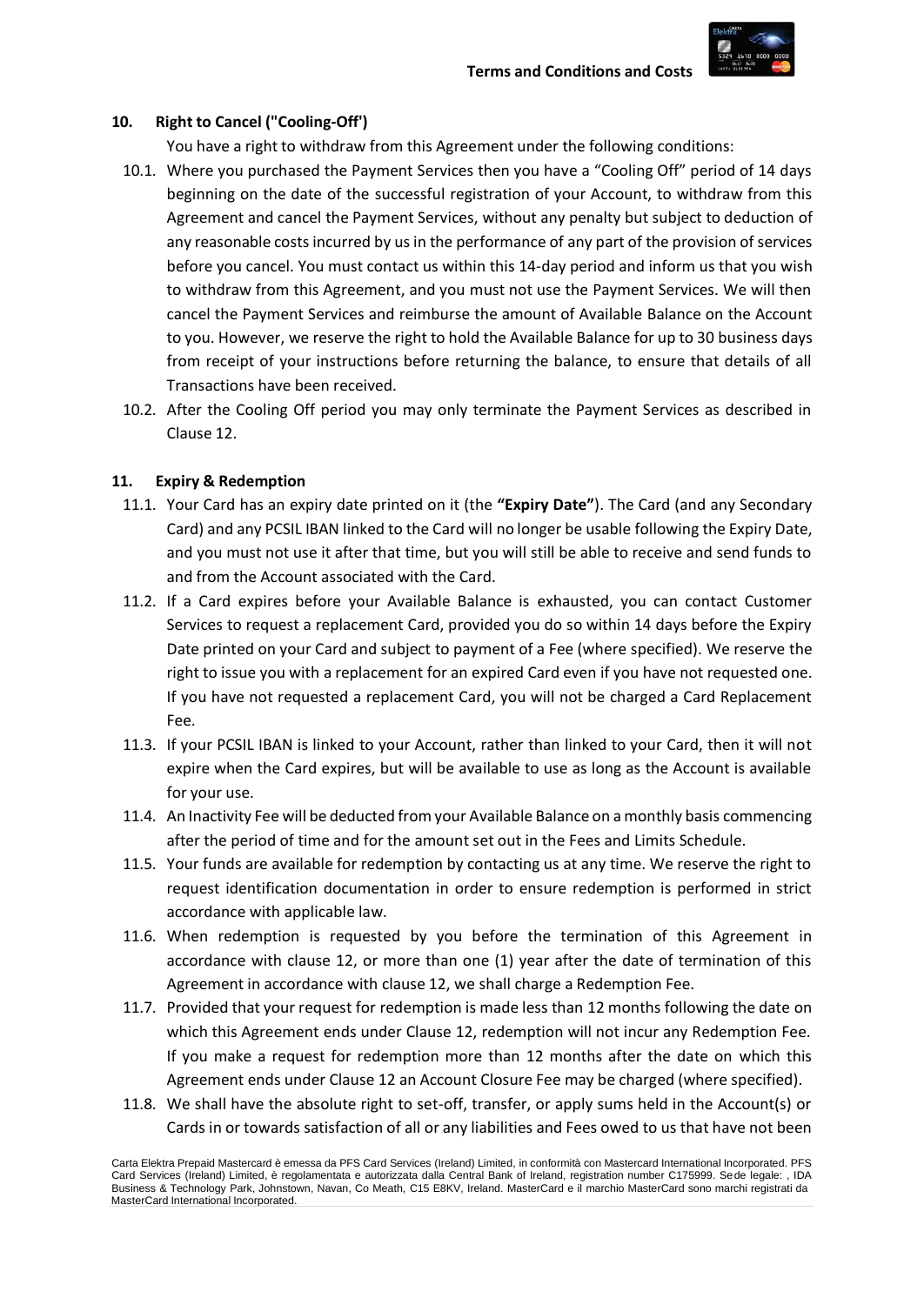

paid or satisfied when due.

11.9. We shall have the absolute right to close your Account and submit a chargeback claim for the relevant Transactions if your Account is in negative standing for more than 60 days. If our chargeback is successful, funds paid to your Account may only be used to credit your Card or Account, and your Account will remain closed.

#### **12. Termination or Suspension of Your Account and/or Processing of Transactions**

- 12.1. We may terminate this Agreement and your use of the Payment Services with prior notice of at least 2 months.
- 12.2. Your use of your Card and any PCSIL IBAN linked to the Card ends on the Expiry Date in accordance with Clause 11.2.
- 12.3. This Agreement and your use of the Payment Services will also end when your ability to initiate all Transactions ceases.
- 12.4. We may terminate or suspend, for such period as may reasonably be required, your use of the Payment Services in whole or in part at any time or the processing of any Transaction(s) if:
	- i. there is any fault or failure in the relevant data processing system(s);
	- ii. we reasonably believe that you have used or are likely to use the Payment Services, or allow them to be used, in breach of this Agreement or to commit an offence;
	- iii. any Available Balance may be at risk of fraud or misuse;
	- iv. we suspect that you have provided false or misleading information;
	- v. we are required to do so by law, the police, a court or any relevant governmental or regulatory authority;
	- vi. we are required to fulfil our legal obligations in relation to the fight against money laundering and financing of terrorism;
	- vii. there is suspicion of unauthorised or fraudulent access to or use of your Account or that any of its security features have been compromised, including the unauthorised or fraudulent initiation of a Transaction;
	- viii. we have reasonable grounds to believe you are carrying out a prohibited or illegal activity;
	- ix. we are unable to verify your identity or any other information pertaining to you, your Account or a Transaction.
- 12.5. If any Transactions are found to have been made using your Card after expiry or any action has been taken by us under Clause 12.4, you must immediately repay such amounts to us.
- 12.6. Where itis practicable and lawful for usto do so or would not compromise reasonably justified security reasons, we will notify you via email of the suspension or restriction and the reasons for it before such measures take place or immediately thereafter.
- 12.7. We will reinstate your Account or execute the relevant Transaction(s) as soon as practicable after the reasons pursuant to Clause 12.4 no longer apply or exist.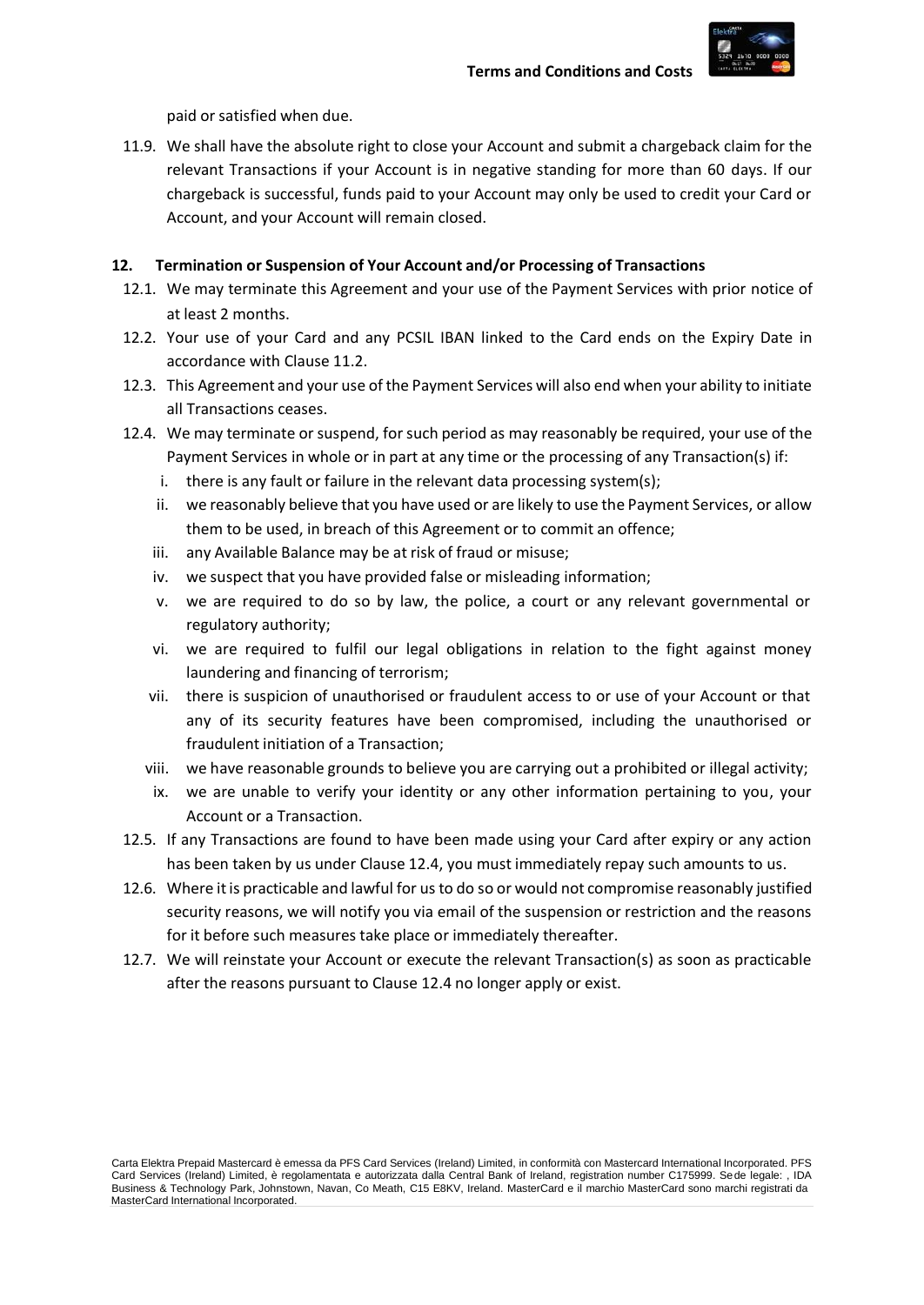

- 12.8. If you wish to terminate the Payment Services at any time, you must request termination and the return of your Available Balance by email to our addressin Clause 2 from the email address registered in your Account. Our Customer Services department will then suspend all further use of your Payment Services.
- 12.9. Once we have received all the necessary information from you (including any Customer Due Diligence) and all Transactions and applicable Fees and charges have been processed, we will refund to the you any Available Balance less any Fees and charges payable to us, provided that:
	- i. you have not acted fraudulently or with gross negligence or in such a way as to give rise to reasonable suspicion of fraud or gross negligence; and
	- ii. we are not required to withhold your Available Balance by law or regulation, or at the request of the police, a court or any regulatory authority.
- 12.10.Once the Payment Services have been terminated, it will be your responsibility to destroy the Card(s) that were provided to you.
- 12.11.If, following reimbursement of your Available Balance, any further Transactions are found to have been made or charges or Fees incurred using the Card(s) or we receive a reversal of any prior funding Transaction, we will notify you of the amount and you must immediately repay to us such amount on demand as a debt.

#### **13. Loss or Theft of your Card or Misappropriation of Your Account**

- 13.1. If your Card is lost or stolen or if you think someone is using your Card, PIN and/or Access Codes without your permission or if your Card is damaged or malfunctions:
	- i. you must contact us as soon as possible and you must provide us with your Account or Card number and either your Username and Password or some other identifying details acceptable to us so that we can be sure we are speaking to you; and
	- ii. Provided we have obtained your consent to close the Account, we will then provide you with a replacement Card with a corresponding new Account loaded with an amount equivalent to your last Available Balance.
- 13.2. Once we have been notified of any loss or theft, we willsuspend the Payment Services assoon as we are able, to limit any further losses (see Clause 14). We can only take steps to prevent unauthorised use of the Payment Services if you can provide us with the Account or Card number and Username and Password and if you can produce sufficient details to identify yourself and the relevant Account.
- 13.3. Replacement Cards will be posted to the most recent Account address registered by you. Failure to provide the correct address will result in a Card Replacement Fee.
- 13.4. If you subsequently find or retrieve a Card that you have reported lost or stolen, you must immediately destroy the found Card by cutting it in half through the magnetic stripe and chip.
- 13.5. You agree to help us, our agents, regulatory authorities and the police if your Card is lost, stolen or if we suspect that the Payment Services are being misused.

#### **14. Liability for Unauthorised or Incorrectly Executed Transactions**

14.1. Subject to Clauses 14.2, 14.3 and 14.6, we will reimburse you in full for all unauthorised Transactions sent from your Account immediately and in any event no later than the end of

Carta Elektra Prepaid Mastercard è emessa da PFS Card Services (Ireland) Limited, in conformità con Mastercard International Incorporated. PFS Card Services (Ireland) Limited, è regolamentata e autorizzata dalla Central Bank of Ireland, registration number C175999. Sede legale: , IDA Business & Technology Park, Johnstown, Navan, Co Meath, C15 E8KV, Ireland. MasterCard e il marchio MasterCard sono marchi registrati da MasterCard International Incorporated.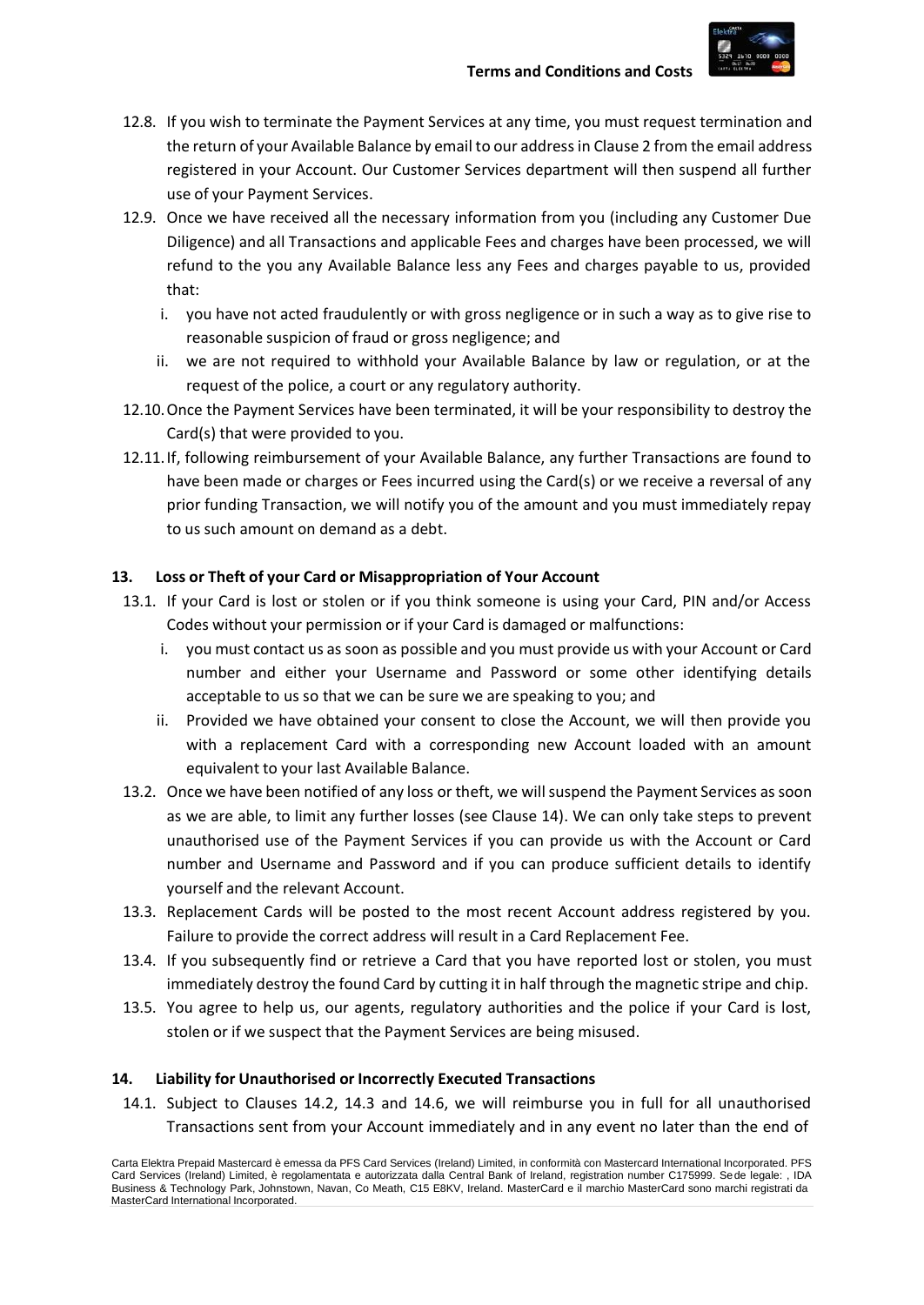

the following Business Day after noting or being notified of the Transaction (except where we have reasonable grounds for suspecting fraud), provided that you have informed us of the unauthorised Transaction without undue delay after becoming aware of the Transaction and in any event, no later than 13 months after the Transaction was executed. Where applicable, we shall restore your Account to the state in which it would have been had the unauthorised Transaction not taken place, so that that the credit value date shall be no later than the date the amount had been debited.

- 14.2. You may be liable for losses relating to any unauthorized Transactions up to a maximum of €50 resulting from the resulting from the use of a lost or stolen Card or the misappropriate of your Account, unless the loss, theft or misappropriation was not detectable to you prior to payment (except where you acted fraudulently) or was caused by acts or lack of action of our employee, agent, branch or service provider.
- 14.3. You are liable for any losses incurred by an unauthorised Transaction if you have acted fraudulently or failed either intentionally or through gross negligence, to use your Account in accordance with the terms of this Agreement or to keep your Access Codes confidential and secure in accordance with Clause 8.
- 14.4. You shall not be liable for losses incurred by an unauthorised Transaction which takes place after you have notified us of a compromise of your Access Codes according to Clause 8, unless you have acted fraudulently, or where we have failed to provide you with the means to notify us in the agreed manner without delay on you becoming aware of the loss, theft, misappropriation or unauthorised use of your Card or Account.
- 14.5. We shall not be liable for a refund or losses incurred by an incorrectly or non-executed payment Transaction if the details of the payee's account provided by you were incorrect or we can prove that the full amount of the Transaction was duly received by the payment service provider of the payee.
- 14.6. We shall not be liable for any unauthorised or incorrectly executed Transactions in case the Transaction was affected by abnormal and unforeseeable circumstances beyond our reasonable control or where we acted in accordance with a legal obligation.
- 14.7. Where we are liable for the incorrect execution of a Transfer or SEPA Transfer that you receive under this Agreement, we shall immediately place the amount of the Transaction at your disposal in accordance and credit the corresponding amount to your Account no later than the date on which the amount would have been value dated, had the Transaction been correctly executed.
- 14.8. Where we are liable for the incorrect execution of a Payment, Transfer or SEPA Transfer by you as payer, we shall, without undue delay, refund to you the amount of the non-executed or defective Transaction, and, where applicable, restore the debited Account to the state in which it would have been had the defective Transaction not taken place.
- 14.9. In the case of a non-executed or defectively executed Payment Transfer or SEPA Transfer by you as payer, we shall, regardless of whether we are liable, on request, make immediate efforts to trace the Transaction and notify you of the outcome, free of charge.
- 14.10.A Payment initiated by or through a payee (e.g. a Merchant) shall be considered to be unauthorised if you have not given your consent for the Payment to be made. If you believe

Carta Elektra Prepaid Mastercard è emessa da PFS Card Services (Ireland) Limited, in conformità con Mastercard International Incorporated. PFS Card Services (Ireland) Limited, è regolamentata e autorizzata dalla Central Bank of Ireland, registration number C175999. Sede legale: , IDA Business & Technology Park, Johnstown, Navan, Co Meath, C15 E8KV, Ireland. MasterCard e il marchio MasterCard sono marchi registrati da MasterCard International Incorporated.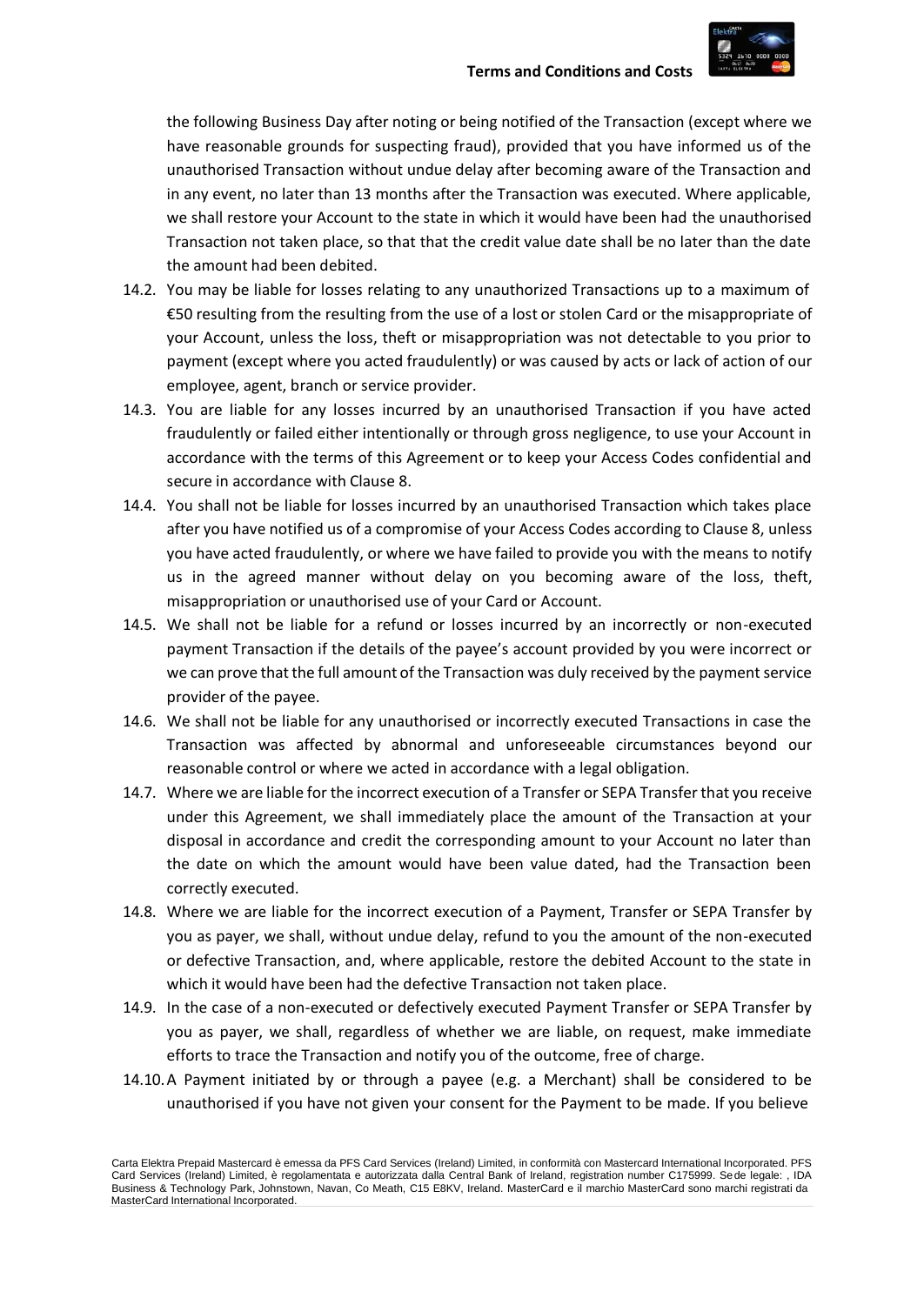

that a Payment has been made without your consent you should contact us in accordance with Clause 2.

- 14.11.A claim for a refund of an authorised Payment initiated by or through a payee (e.g. a Merchant) where the authorisation did not specify an exact amount of payment Transaction (and the amount of the Payment exceeded the amount that you reasonably could have expected taking into account your previous spending pattern, this Agreement and the circumstances of the case), must be made within 8 weeks from the date on which the funds were deducted from your Available Balance. Within 10 Business Days of receiving your claim for a refund or within 10 Business Days of receiving further information from you, we will either refund the full amount of the Payment as at the date on which the amount of the Payment was debited or provide you with justification for refusing the refund.
- 14.12.The right to a refund under this Clause 14 does not apply where you have given consent directly to us for the Payment to be made and, if applicable, information on the Payment was provided or made available to you by us or the payee in an agreed manner for at least four weeks before the due date.
- 14.13.If you are not satisfied with the justification provided for refusing the refund or with the outcome of your claim for a refund, you may submit a complaint to us or contact the complaints authority as described in Clause 16.
- 14.14.If at any time we have incorrectly deducted money from your Available Balance, we shall refund the amount to you. If we subsequently establish that the refunded amount had been correctly deducted, we may deduct it from your Available Balance and may charge you a Fee. If you do not have sufficient Available Balance, you must repay us the amount immediately on demand.
- 14.15.Where any request, Transaction, disputed Transaction, arbitration or reversed Transaction involves third party costs, you remain liable for these and they will be deducted from your Account or otherwise charged to you.

#### **15. General Liability**

15.1. Without prejudice to Clause 14 and subject to Clause 15.4;

- i. neither party shall be liable to the other for indirect or consequential loss or damage (including without limitation loss of business, profits or revenues), incurred in connection with this Agreement, whether arising in contract, tort (including negligence), breach of statutory duty or otherwise;
- ii. we shall not be liable:
	- 1. if you are unable to use the Card or Payment Services for any valid reason stated in this Agreement;
	- 2. for any fault or failure beyond our reasonable control relating to the use of the Payment Services, including but not limited to, a lack of Available Balance or fault in or failure of data processing systems;
	- 3. for any loss, fault or failure relating to the use of a Third-Party Provider as stated in Clause 6.3, 6.6 and 6.7 of this Agreement,

Carta Elektra Prepaid Mastercard è emessa da PFS Card Services (Ireland) Limited, in conformità con Mastercard International Incorporated. PFS Card Services (Ireland) Limited, è regolamentata e autorizzata dalla Central Bank of Ireland, registration number C175999. Sede legale: , IDA Business & Technology Park, Johnstown, Navan, Co Meath, C15 E8KV, Ireland. MasterCard e il marchio MasterCard sono marchi registrati da MasterCard International Incorporated.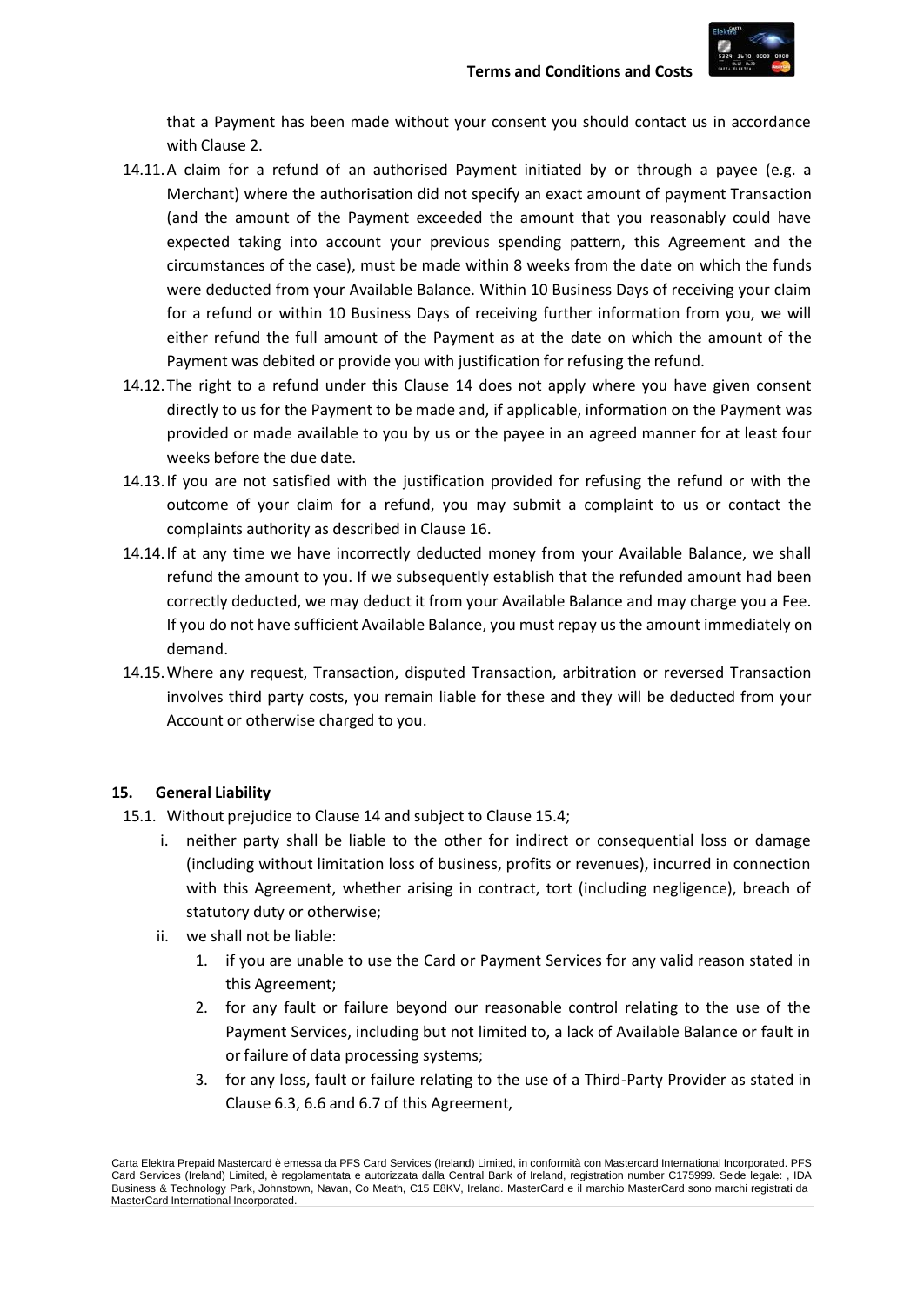- 4. if a Merchant refuses to accept a Payment or fails to cancel an authorisation or preauthorisation;
- 5. for the goods or services that are purchased with your Card;
- 6. for any dispute you might have with a Merchant or other user of the Payment Service where you acted with:
	- 15.1.ii.6.1. undue delay
	- 15.1.ii.6.2. fraudulently; or
	- 15.1.ii.6.3. with gross negligence (including where losses arise due to your failure to keep us notified of your correct personal details)
- 15.2. You agree that you will not use the Payment Services in an illegal manner and you agree to indemnify us against any claim or proceeding brought about by such illegal use of the Payment Services by you, your Authorised Person(s) and Additional Cardholder(s).
- 15.3. You are solely responsible for your interactions with Merchants or other users of the Payment Service. We reserve the right, but have no obligation, to monitor or mediate such disputes.
- 15.4. To the fullest extent permitted by relevant law, and subject to Clause 14 and Clause 15.5, our total liability under or arising from this Agreement shall be limited as follows:
	- i. where your Card is faulty due to our default, our liability shall be limited to replacement of the Card or, at our choice, repayment to you of the Available Balance; and
	- ii. in all other circumstances of our default, our liability will be limited to repayment of the amount of the Available Balance.
- 15.5. Nothing in this Agreement shall exclude or limit either Party's liability in respect of death or personal injury arising from that party's negligence or fraudulent misrepresentation.
- 15.6. No party shall be liable for, or be considered in breach of this Agreement on account of, any delay or failure to perform as required by this Agreement as a result of any causes or conditions which are beyond such Party's reasonable control.

#### **16. Dispute Resolution**

- 16.1. We are committed to providing an excellent customer experience for all our Customers. If we do not meet your expectations in any way, we want to have the opportunity to put things right.
- 16.2. In the first instance, your initial communication will be with our Customer Services Team who can be contacted by Email to [pcsilinfo@prepaidfinancialservices.com](mailto:pcsilinfo@prepaidfinancialservices.com) . Our Customer Services Team will listen to your needs and will do their best to solve your issue promptly and fairly. We value the opportunity to review the way we do business and help us meet our customers' expectations.
- 16.3. If having received a response from our Customer Services Team you are unhappy with the outcome, please contact the Complaints Team of PCSIL, Front Office, Scurlockstown Business Park, Trim, Co. Meath, C15 K2R9 in writing via email on [pcsilcomplaints@prepaidfinancialservices.com](mailto:pcsilcomplaints@prepaidfinancialservices.com)
- 16.4. Once received, the Complaints Team will conduct an investigation and you will receive a response of its findings within 15 Business Days of receipt of the complaint. In exceptional circumstances where we are unable to reply within the first 15 Business Days, we will reply

Carta Elektra Prepaid Mastercard è emessa da PFS Card Services (Ireland) Limited, in conformità con Mastercard International Incorporated. PFS Card Services (Ireland) Limited, è regolamentata e autorizzata dalla Central Bank of Ireland, registration number C175999. Sede legale: , IDA Business & Technology Park, Johnstown, Navan, Co Meath, C15 E8KV, Ireland. MasterCard e il marchio MasterCard sono marchi registrati da MasterCard International Incorporated.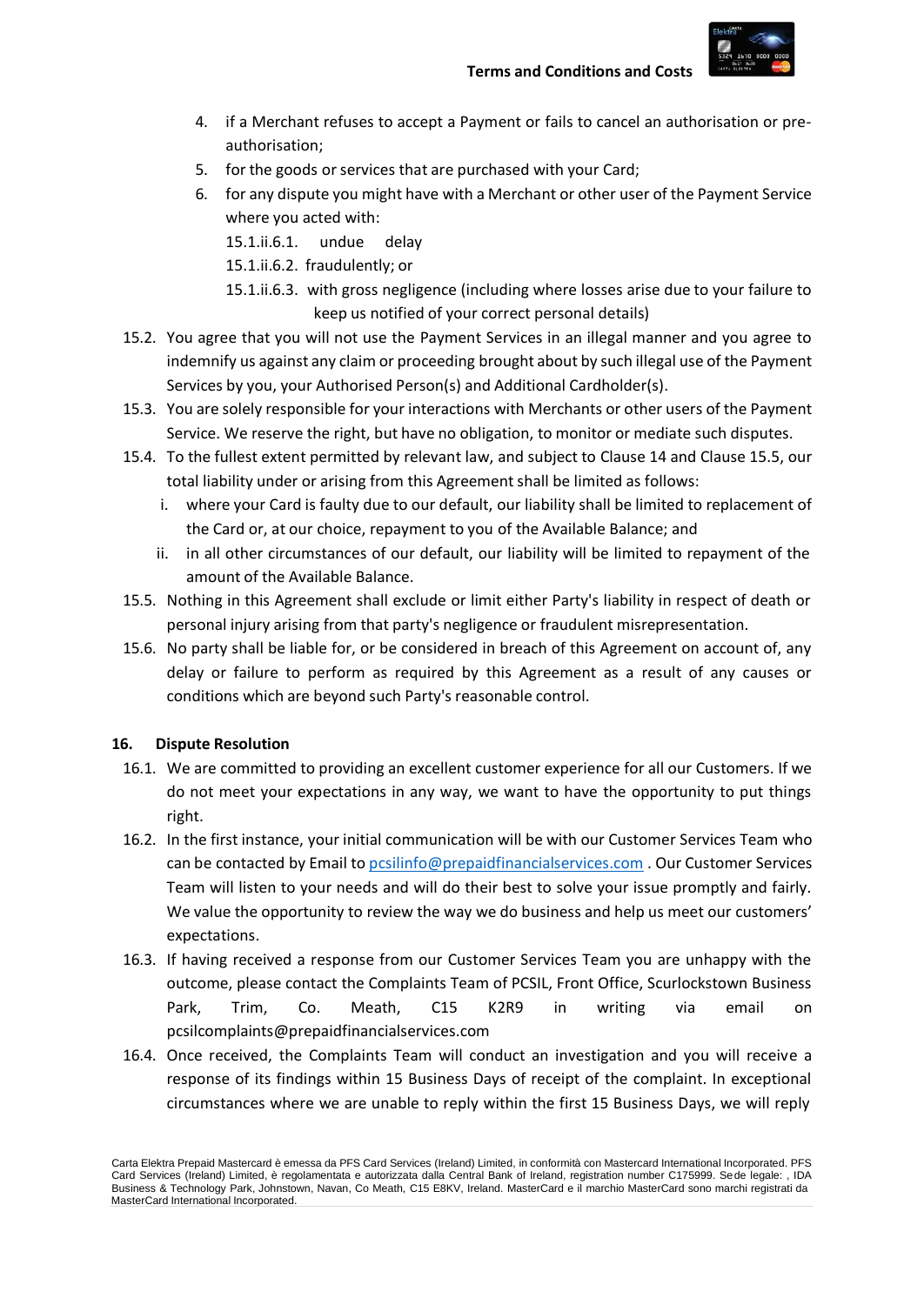

providing a reason for the delay and deadline for response, not more than 35 Business Days after first receipt of complaint.

16.5. If the Complaints Team is unable to resolve your complaint and you wish to escalate your complaint further, please contact the Financial Services and Pensions Ombudsman at Lincoln House, Lincoln Place, Dublin 2,D02 VH29. Details of the service offered by the Financial Services and Pensions Ombudsman are available at https:/[/www.fspo.ie/ or](http://www.fspo.ie/or) alternatively you can lodge your complaint in your country of domicile with the Online Dispute Resolution process at the contract of the contract of the contract of the contract of the contract of the contract of the contract of the contract of the contract of the contract of the contract of the contract of the contract of the

<https://ec.europa.eu/consumers/odr/main/index.cfm?event=main.home.show&lng=EN>

16.6. You must provide us with all receipts and information that are relevant to your claim.

#### **17. Your Personal Data**

- 17.1. PCSIL is a registered Data Controller with the Data Protection Commission in Ireland.
- 17.2. In order for us to provide you with the services relating to your Account, we are required to collect and process personal data about you, Additional Cardholders and Authorised Persons, with your consent or on a legal basis to meet our obligations for Anti-Money Laundering legislation or other governmental organisation. Where applicable, if an Account holder is under 16, then parental consent is explicitly required.
- 17.3. Your consent will be sought for collection of your data and you have the right to agree or decline. Where you decline consent for the collection and processing of your data, we reserve our right to discontinue service due to our obligations as a financial services institution.
- 17.4. We may disclose or check your personal data with other organisations and obtain further information about you in order to verify your identity and comply with applicable money laundering and governmental regulations. A record of our enquiries will be left on your file.
- 17.5. We may pass your personal data on to third-party service providers contracted to PCSIL in the course of dealing with your Account. Any third parties that we may share your data with are obliged to keep your details secure, and to use them only to fulfil the service they provide you on our behalf. Where we transfer the personal data to a third country or international organisation, we ensure this is done securely and that they meet a minimum standard of data protection in their country.
- 17.6. You have the right to receive information concerning the personal data we hold about you and to rectify such data where it is inaccurate or incomplete. You have the right to object to or withdraw any consent you have given for certain types of processing such as direct marketing.
- 17.7. Your data will be retained for 6 years after the end of the provision of services to you, where your data will be destroyed in compliance with the requirements of the General Data Protection Regulation.
- 17.8. In the event that you wish to make a complaint about how your personal data is being processed by us (or third parties as described in 17.5 above), or how your complaint has been handled, you have the right to lodge a complaint directly with the supervisory authority and PCSIL's Data Protection Officer.
- 17.9. Our Privacy Policy provides full details on your rights as a data subject and our obligations as a data controller. Please read this document carefully and ensure you understand your rights.

Carta Elektra Prepaid Mastercard è emessa da PFS Card Services (Ireland) Limited, in conformità con Mastercard International Incorporated. PFS Card Services (Ireland) Limited, è regolamentata e autorizzata dalla Central Bank of Ireland, registration number C175999. Sede legale: , IDA Business & Technology Park, Johnstown, Navan, Co Meath, C15 E8KV, Ireland. MasterCard e il marchio MasterCard sono marchi registrati da MasterCard International Incorporated.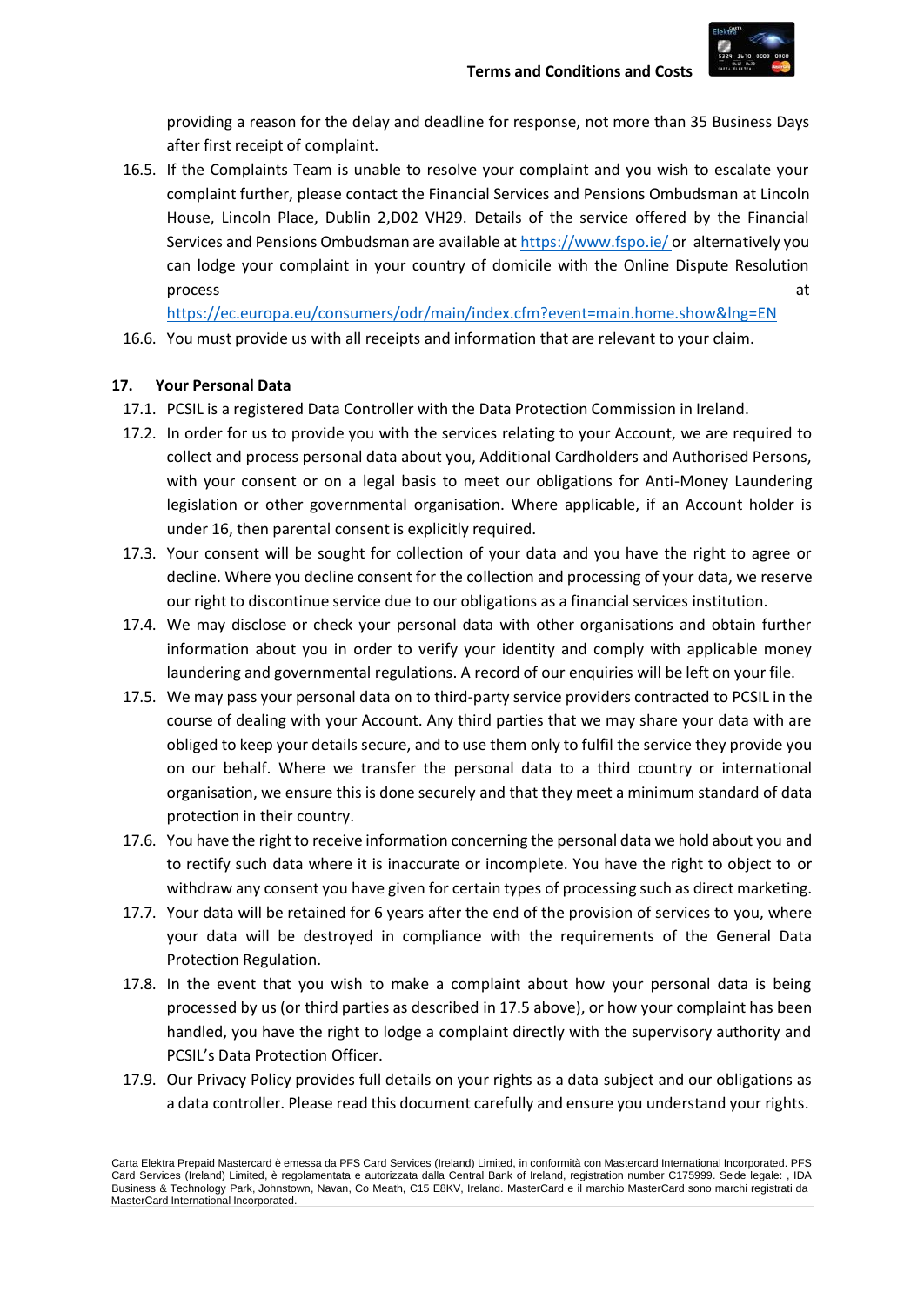

#### **18. Changes to the Terms and Conditions**

We may update or amend these terms and conditions (including our Fees & Limits Schedule). Notice of any changes will be given on our website, or by e-mail notification, or by SMS at least 2 months in advance. By continuing to use the Payment Services after the expiry of the 2-month notice period you acknowledge that you indicate your acceptance to be bound by the updated or amended terms and conditions. If you do not wish to be bound by them, you should stop using the Payment Services and terminate this Agreement in accordance with Clause 10 before the changes take effect.

#### **19. Miscellaneous**

- 19.1. We may assign or transfer our rights, interest or obligations under this Agreement to any third party (including by way of merger, consolidation or the acquisition of all or substantially all of our business and assets relating to the Agreement) upon 2 months' written notice. This will not adversely affect your rights or obligations under this Agreement.
- 19.2. Nothing in this Agreement is intended to confer a benefit on any person who is not a party to it, and therefore no such person shall have any right under Irish Legislation, but this Clause do not affect a right or remedy of a third party which exists or is available apart from that Legislation.
- 19.3. Any waiver or concession we may allow you, will not affect our strict rights and your obligations under this Agreement.
- 19.4. This Agreement and the documents referred to in it, constitute the entire agreement and understanding of the parties and supersede any previous agreement between the parties relating to the subject matter of this Agreement.

#### **20. Funds Protection**

All relevant funds corresponding to your Available Balance are segregated from our funds and held in the Customer Funds Account in accordance with the safeguarding requirements of the Electronic Money Regulations 2011 by law. In the event that we became insolvent those funds are protected against claims made by any of our creditors.

#### **21. Regulation & Law**

- 21.1. The Payment Services, Card and Account are payment services and not deposit, credit or banking products and are not covered by the Deposit Guarantee Scheme.
- 21.2. This Agreement shall be governed by and interpreted in accordance with the laws of Ireland, and any dispute or claim in relation to this Agreement shall be subject to the non-exclusive jurisdiction of the Irish courts. However, if you reside outside of Ireland you may bring an action in your country of residence.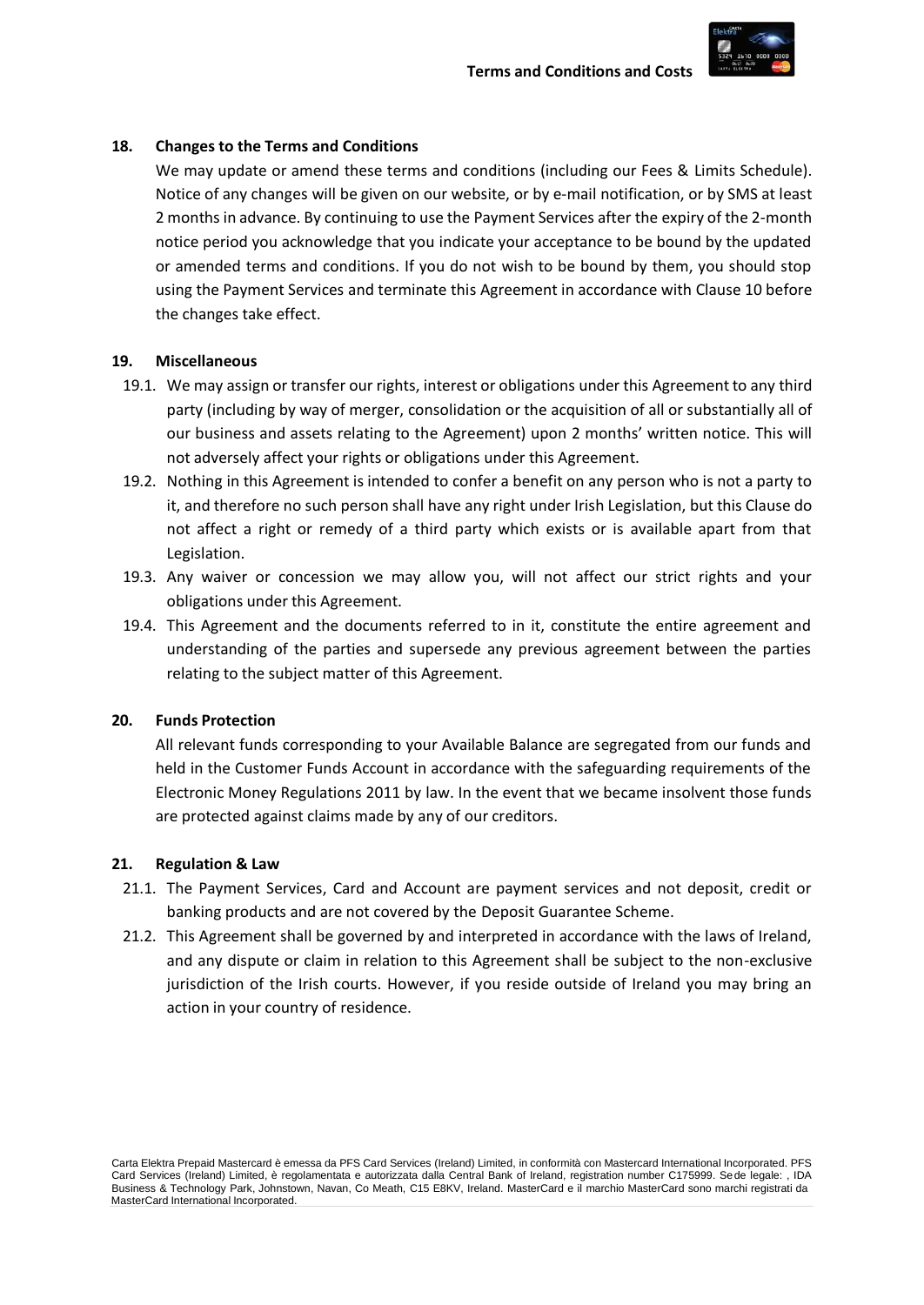

#### **22. Fee and Limits Schedule**

# **Costi e Limiti Carta**

**(visualizzabili anche al seguente link [https://www.cartaelektra.it/supporto/costi/\)](https://www.cartaelektra.it/supporto/costi/)** 

## **COSTI**

| <b>COSTI ACQUISTO E ATTIVAZIONE</b>                                             |                        |  |  |  |
|---------------------------------------------------------------------------------|------------------------|--|--|--|
| <b>CARTA ELEKTRA</b>                                                            | <b>VIRTUAL ELEKTRA</b> |  |  |  |
| 19,00 €                                                                         | 10,00 €                |  |  |  |
| <b>GRATUITO</b>                                                                 | <b>GRATUITO</b>        |  |  |  |
| <b>GRATUITO</b>                                                                 | <b>GRATUITO</b>        |  |  |  |
| <b>COSTI RICARICA / RIMBORSO</b>                                                |                        |  |  |  |
| 2,50 €                                                                          | 2,50 €                 |  |  |  |
| 2,50 €                                                                          | 2,50 €                 |  |  |  |
| 3,5%                                                                            | 3,5%                   |  |  |  |
| 1,50 €                                                                          | 1,50 €                 |  |  |  |
| <b>PRELIEVO / ACQUISTI</b>                                                      |                        |  |  |  |
| 1,00 % (min 2,50 €)                                                             | <b>NON DISPONIBILE</b> |  |  |  |
| 3,00 % (min 2,50 €)                                                             | <b>NON DISPONIBILE</b> |  |  |  |
| <b>GRATUITO</b>                                                                 | <b>NON DISPONIBILE</b> |  |  |  |
| <b>GRATUITO</b>                                                                 | <b>NON DISPONIBILE</b> |  |  |  |
| TRANSAZIONI GAMING CIRCUITO ELEKTRA (SU OPERATORI DI GIOCO<br><b>INTEGRATI)</b> |                        |  |  |  |
| <b>GRATUITO</b>                                                                 | <b>GRATUITO</b>        |  |  |  |
| <b>GRATUITO</b>                                                                 | <b>GRATUITO</b>        |  |  |  |
| <b>GRATUITO</b>                                                                 | <b>GRATUITO</b>        |  |  |  |
|                                                                                 |                        |  |  |  |

\* Opzioni disponibili solo con la versione PLUS

\*\* Operazione disponibile sui Concessionari di gioco che hanno integrato il sistema di Pagamento Elektra. Nessun costo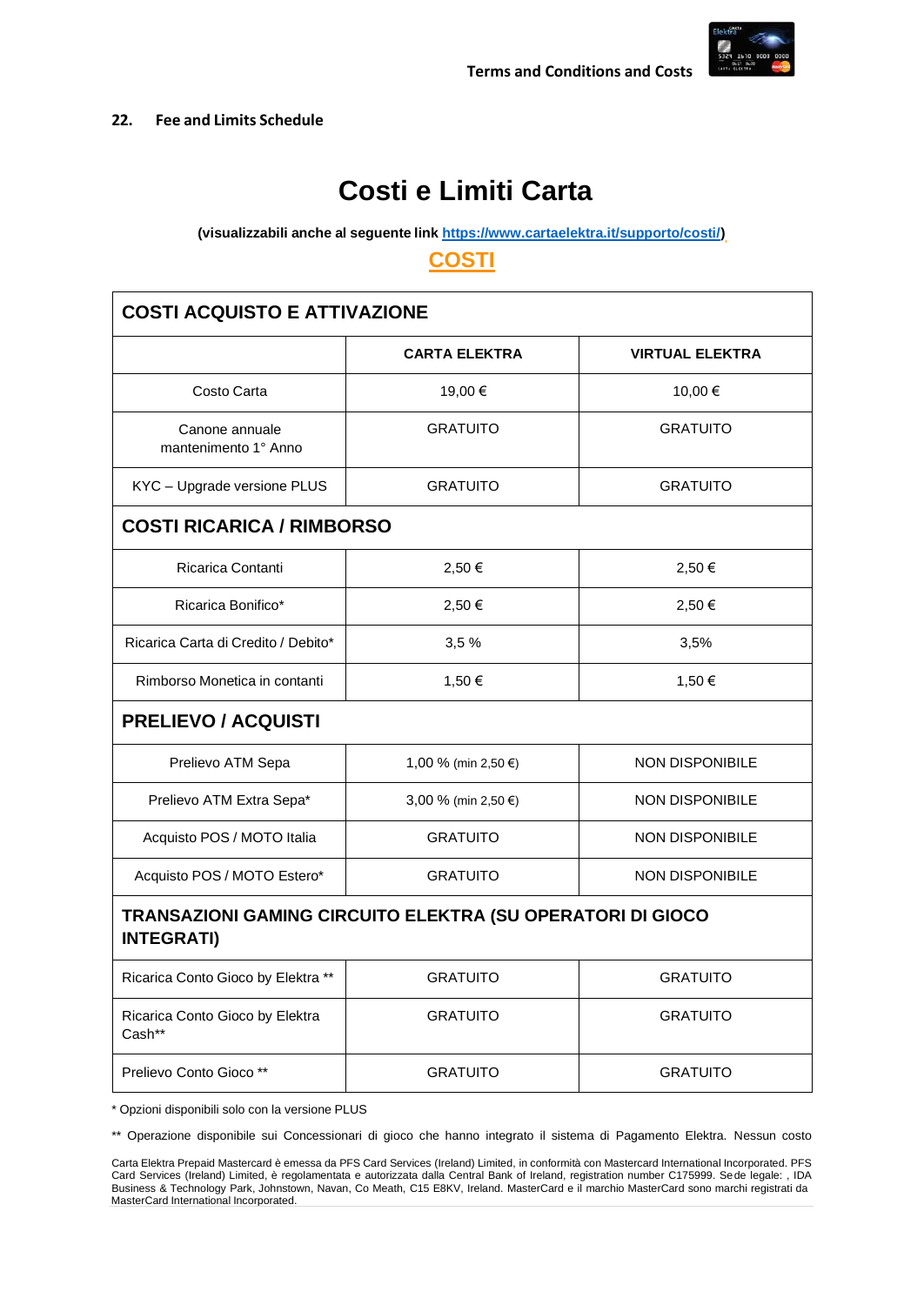

addebitato sulla carta. Eventuali costi accessori posso essere addebitati direttamente dalle piattaforme gioco o fornitori del servizio sulle loro piattaforme.

## **ALTRI COSTI**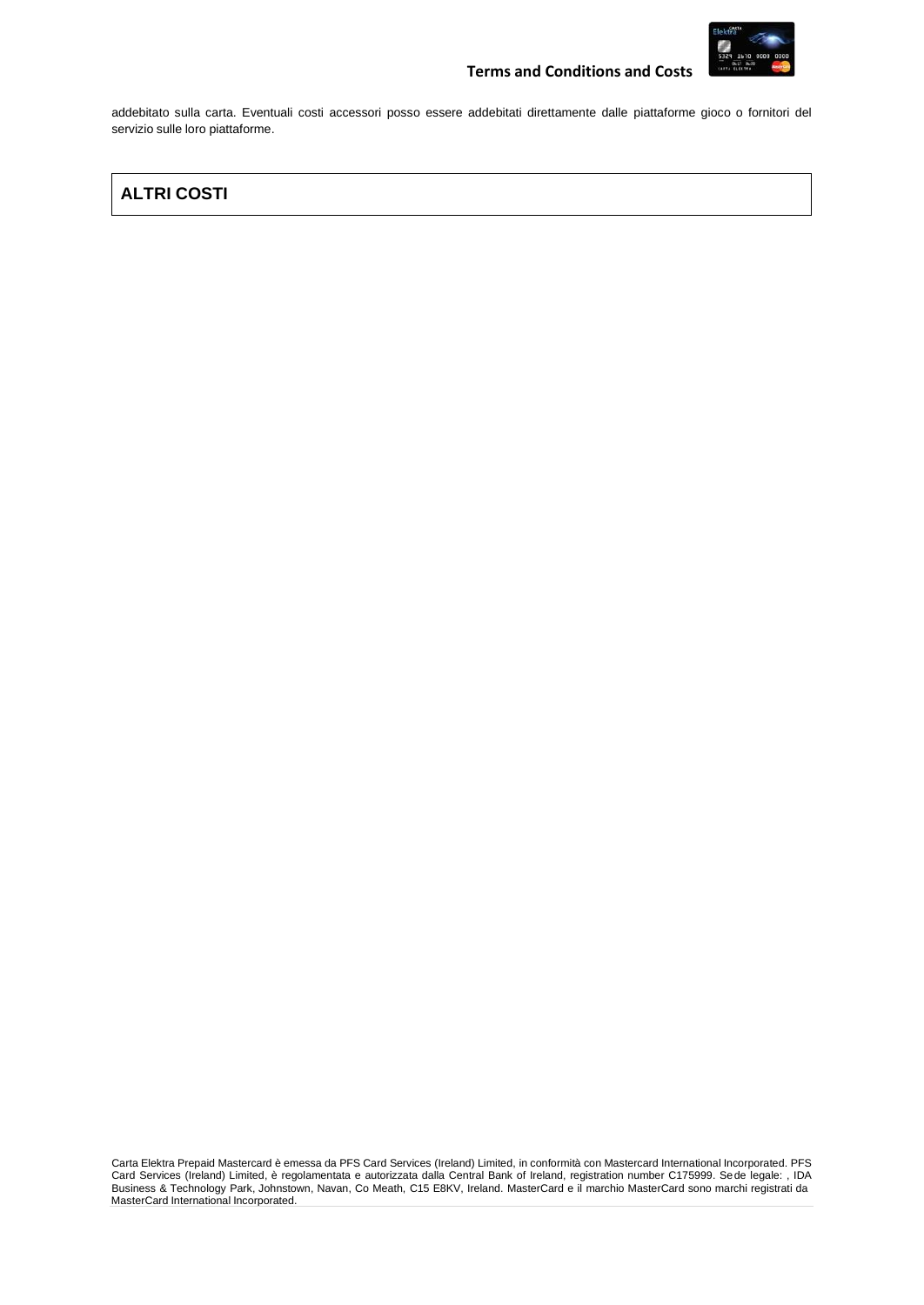#### **Terms and Conditions and Costs**



|                                                | <b>CARTA ELEKTRA</b>   | <b>VIRTUAL ELEKTRA</b> |
|------------------------------------------------|------------------------|------------------------|
| Canone annuale<br>mantenimento dal 2° Anno*    | 10,00 €                | 10,00 €                |
| Rinvio PIN SMS                                 | 1,20 €                 | <b>NON DISPONIBILE</b> |
| Altri SMS                                      | $0,22 \in +$ Costo SMS | <b>NON DISPONIBILE</b> |
| <b>Rifiuto Transazione</b>                     | $0,22 \in +$ Costo SMS | <b>NON DISPONIBILE</b> |
| <b>FX FEE</b>                                  | 3,00 %                 | <b>NON DISPONIBILE</b> |
| Spese dispositive                              | 24,00 €                | 24,00 €                |
| Inactivity FEE<br>(applicable after 90 days)   | 5,00 €                 | 5,00 €                 |
| Inactivity FEE<br>(applicable after 12 months) | 7,50 €                 | 7,50 €                 |

\* Ci riserviamo il diritto di interrompere l'utilizzo dei Servizi di pagamento se il Saldo disponibile è inferiore a qualsiasi Canone annuale dovuta.

## **LIMITI E OPZIONI CARTA**

| <b>LIMITI DI UTILIZZO</b>  |                                  |                                   |  |  |
|----------------------------|----------------------------------|-----------------------------------|--|--|
|                            | <b>BASIC (SDD)</b>               | <b>PLUS</b>                       |  |  |
|                            | Versione senza fornire documenti | Versione dopo upgrade             |  |  |
| Saldo Massimo              | 150,00 €                         | 15.000,00 €                       |  |  |
| Ricarica Giorno            | 150,00€                          | 999,00 € Contanti                 |  |  |
|                            |                                  | 5000,00 € Bonifico                |  |  |
| <b>Ricarica Mese</b>       | 150,00€                          | 30.000,00 €                       |  |  |
| Ricarica Anno              | 1.800,00 €                       | 100.000,00 €                      |  |  |
| Prelievo / Rimborso giorno | <b>NON DISPONIBILE</b>           | 500,00€<br>OVUNQUE NEL MONDO      |  |  |
| Prelievo / Rimborso mese   | <b>NON DISPONIBILE</b>           | 15.000,00 €<br>OVUNQUE NEL MONDO  |  |  |
| Prelievo / Rimborso Anno   | <b>NON DISPONIBILE</b>           | 100.000,00 €<br>OVUNQUE NEL MONDO |  |  |